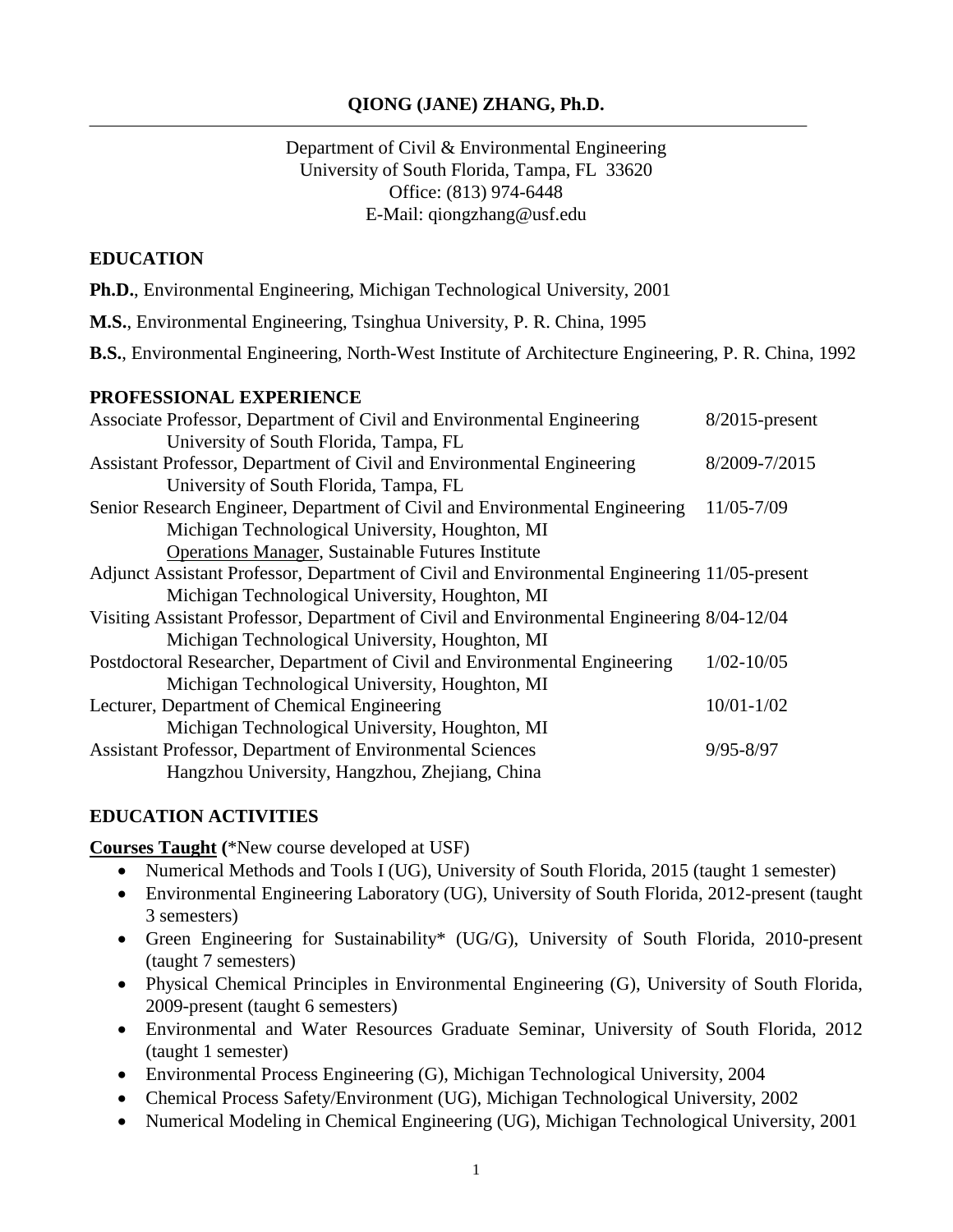- Field Experience (UG), Hangzhou University, 1996-1997
- Engineering Graphic Design (UG), Hangzhou University, 1995-1996
- Wastewater Treatment and Laboratory (UG), Hangzhou University, 1995-1996

## **Education Materials Developed**

- Co-authored 3 book chapters of first and second editions of the textbook *Environmental Engineering: Fundamentals, Sustainability, and Design* (John Wiley & Sons, Inc.)
- Created 6 learning materials on sustainability for the general engineering audience with Dr. Vanasupa (Cal Poly) funded by NSF, available at<http://works.bepress.com/lvanasup/>
- Created 24 video tutorials with Dr. Vanasupa (Cal Poly) and published at Open Education Resource (OER) Commons under "The Sustainability Learning Suites" funded by NSF, available at<http://www.oercommons.org/authoring/1660-the-sustainability-learning-suites/view>
- Created 10 lecture videos for Environmental Engineering Lab class

# **Education Workshops Organized**

- Co-organized 2009 AEESP Education Workshop on Integrating Sustainability with Drs. Vanasupa (Cal Poly), Zimmerman (Yale) and Mihelcic (USF), with funded invitations to faculty members from underrepresented groups
- Co-organized 2010 ASEE Education Workshop on Integrating Sustainability with Dr. Vanasupa (Cal Poly), with funded invitations to faculty members from underrepresented groups
- Co-organized 2011 AEESP Education Workshop on Integrating Sustainability with Dr. Zimmerman (Yale) and the Center for Sustainable Engineering (a partnership among five universities: Syracuse University, Arizona State University, Carnegie-Mellon University, Georgia Institute of Technology, and the University of Texas at Austin).
- Co-organized 2013 AEESP Education Workshop on Integrating Sustainability with Dr. Zimmerman (Yale) and the Center for Sustainable Engineering (a partnership among five universities: Syracuse University, Arizona State University, Carnegie-Mellon University, Georgia Institute of Technology, and the University of Texas at Austin).

## **Postdoc and Students Advised or Co-advised\***

- Supervised 2 PhD dissertations and 6 MS theses at Michigan Tech: Aaron Tice\* (MS, 2006), Heather Wright (MS, 2007), Sinon Abood\* (MS, 2007), Meng Yao\* (Ph.D., 2008), Paul Pawelzik (MS, 2009), Andres Tarte\* (MS, 2009), Abigail Clarke\* (Ph.D., 2009)
- Supervised 5 completed PhD dissertations and 7 completed MS theses at USF: Maria Pinilla (MS, 2011, engineer at Citrosuco North America), Mehregan Jalalizadeh (MS, 2012, Ph.D. at University of Maryland), Weiwei Mo (Ph.D., 2012, postdoc at Yale and currently assistant professor at University of New Hampshire), Christy Prouty (MS, 2013, Ph.D. at USF), Sarah Watson (MS, 2014, engineer at EPA Region 4), Yilin Zhuang (Ph.D., 2014, research scientist at University of Florida/IFAS), Jie Zhang\* (Ph.D., 2014, postdoc at USF), Adib Amini\* (MS, 2014, Ph.D. at USF), Mark Santana\* (Ph.D., 2015, postdoc at Catalan Water Research Institute), Pablo Cornejo-Warner\* (Ph.D., 2015, postdoc at U. of Colorado Boulder and currently assistant professor at California State University, Chico), Simona Platukyte (MS, 2016, engineer at EPA Region 4), Janine Lambert (MS, 2016, engineer at Idaho National Laboratory)
- Mentored 6 REU students: Kaitlin R. Goldstein, Meg Lee, Jessica Marron, Jie Ma, Jewel Cumberbatch, Avaanne Hogue
- Supervised 1 research assistant professor, Nancy Diaz Elsayed, and 2 postdocs, Jie Zhang, Tianjiao Guo
- Currently supervising 1 postdoc, 7 PhD students, 2 MS students and 3 undergraduate students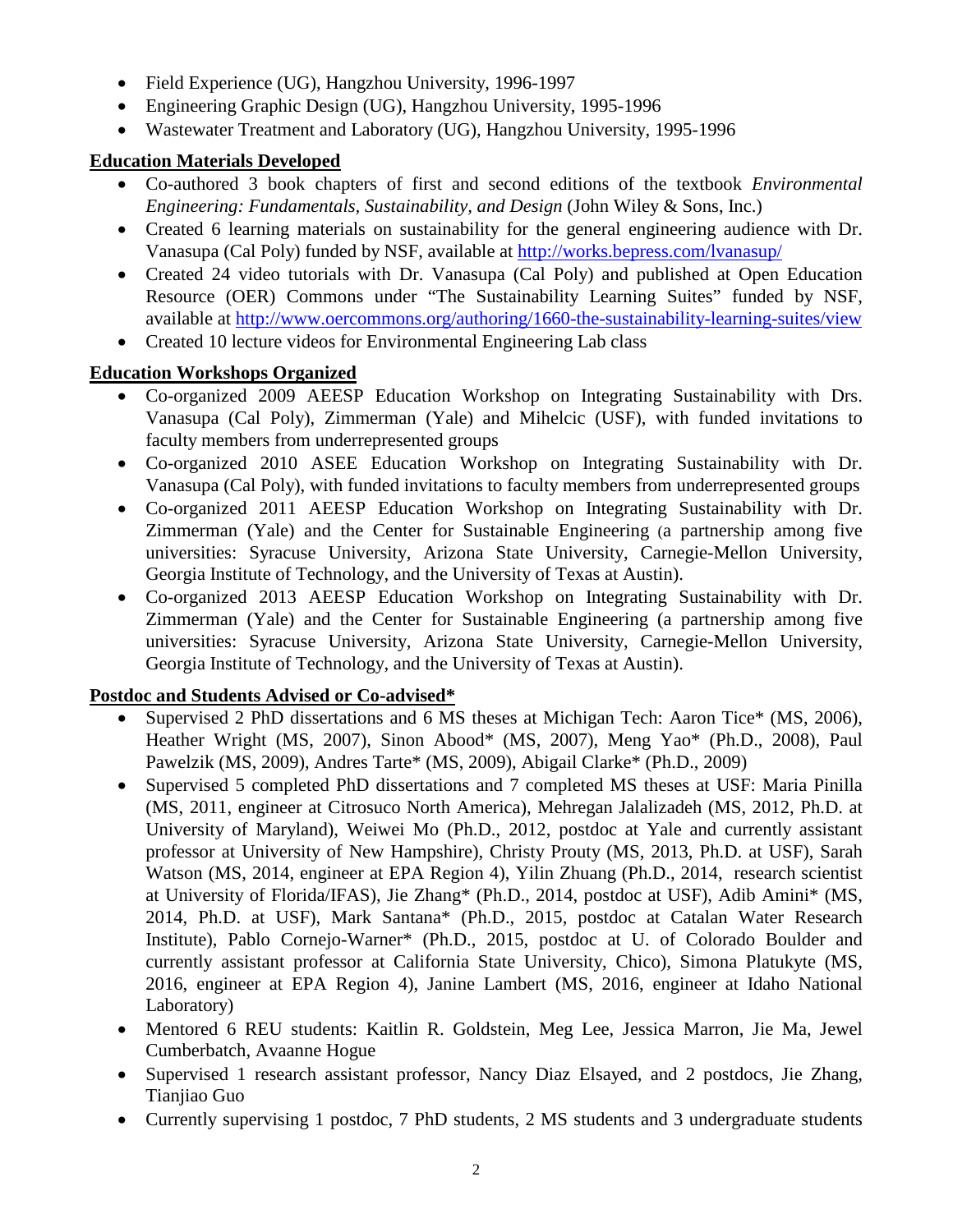at USF: Shima Mohebbi (Postdoc), Youngwoon Kim (Ph.D.), Christy Prouty (Ph.D.), Lawrence Gottschamer (Ph.D.), Eunyoung Lee (Ph.D.), Adib Amini (Ph.D.), Xiaofan Xu (Ph.D.), Faissal Ouedraogo\* (Ph.D.), John Pryor (MS), Oswaldo Galcia (MS), Awa Ndiaye (UG), Ricardo Santos Portillo (UG), Avaanne Hogue (UG)

• Supervised 12 female graduate students (2 in progress) and 2 under-represented minority students (completed)

#### **PUBLICATIONS (students underlined)**

#### **Books and Book Chapters**

- 1. Solomon, B.D., J. Birchler, S.L. Goldman, **Q. Zhang**, "Chapter 1: Basic Information On Maize" in Compendium of Bioenergy Crops (S.L. Goldman and C. Kole), CRC Press, 2014.
- 2. Honrath, R.E., Jr., J.R. Mihelcic, J.B. Zimmerman, and **Q. Zhang**, "Chapter 4: Physical Processes" in *Environmental Engineering: Fundamentals, Sustainability, and Design,* 2<sup>nd</sup> Edition (J.R. Mihelcic and J.B. Zimmerman), John Wiley & Sons, Inc., New York, 2014.
- 3. Hand, D.W. **Q. Zhang**, and J.R. Mihelcic, "Chapter 8: Water Treatment" in *Environmental Engineering: Fundamentals, Sustainability, and Design,* 2<sup>nd</sup> Edition (J.R. Mihelcic and J.B. Zimmerman), John Wiley & Sons, Inc., New York, 2014.
- 4. Hand, D.W. and **Q. Zhang**, "Chapter 10: Water Treatment" in *Environmental Engineering: Fundamentals, Sustainability, and Design*, First Edition, (J.R. Mihelcic and J.B. Zimmerman), John Wiley & Sons, Inc., New York, 2010.
- 5. Mihelcic, J.R., Zimmerman, J.B. and **Q. Zhang**, "Chapter 14: Built Environment" in *Environmental Engineering: Fundamentals, Sustainability, and Design*, First Edition, (J.R. Mihelcic and J.B. Zimmerman), John Wiley & Sons, Inc., New York, 2010.
- 6. **Zhang, Q.,** K. Goldstein, J.R. Mihelcic, "Chapter 8: A Review of Life Cycle Assessment Studies on Renewable Energy Derived from Forest Resources," in Renewable Energy from Forest Resources in the United States, (B.D. Solomon and V. Luzadis), Oxfordshire: Routledge, 2009.
- 7. Hokanson, D., J. Aieta, **Q. Zhang**, and H. Leverenz, *Solutions Manual for Water Treatment: Principles and Design*,  $2^{\text{nd}}$  ed., John Wiley & Sons, Inc., New York, 2005.

## **Peer-reviewed Journal Publications**

- 1. Wang, M., E. Lee, **Q. Zhang**, S. J. Ergas, Anaerobic co-digestion of swine manure and microalgae Chlorella sp.: experimental studies and energy analysis, *Bioenergy Research*, DOI 10.1007/s12155- 016-9769-4, **2016**.
- 2. Wang, M., E. Lee, M.P. Dilbeck, M. Liebelt, **Q. Zhang**, S. J. Ergas, S.J. (2016) Thermal Pretreatment of Microalgae for Biomethane Production: Experimental Studies, Kinetics and Energy Analysis, *J. Chemical Technology & Biotechnology*, DOI 10.1002/jctb.5018, **2016**.
- 3. Mihelcic, J. R., C. C. Naughton,.M. E. Verbyla, **Q. Zhang**, R. W. Schweitzer, S. M. Oakley, E. C. Wells, L. M. Whiteford, The Grandest Challenge of All: The Role of Environmental Engineering to Achieve Sustainability in the World's Developing Regions, *Environmental Engineering Science, Special Issue: EES in the 21st Century*, DOI: 10.1089/ees.2015.0334, **2016.**
- 4. Cornejo, P. K., **Q. Zhang**, .J. R. Mihelcic, How Does Scale of Implementation Impact the Environmental Sustainability of Wastewater Treatment Integrated with Resource Recovery? *Environmental Science and Technology*, DOI: 10.1021/acs.est.5b05055, **2016.**
- 5. Gottschamer, L., **Q. Zhang**, Interactions of factors impacting implementation and sustainability of renewable energy sourced electricity, *Renewable and Sustainable Energy Reviews*, 65: 164-174, **2016**.
- 6. Zhang, J., A. E. Tejada-Martinez, H. Lei, **Q. Zhang**, Indicators for technological, environmental and economic sustainability of ozone contactors, *Water Research*, 101: 606-616, **2016**.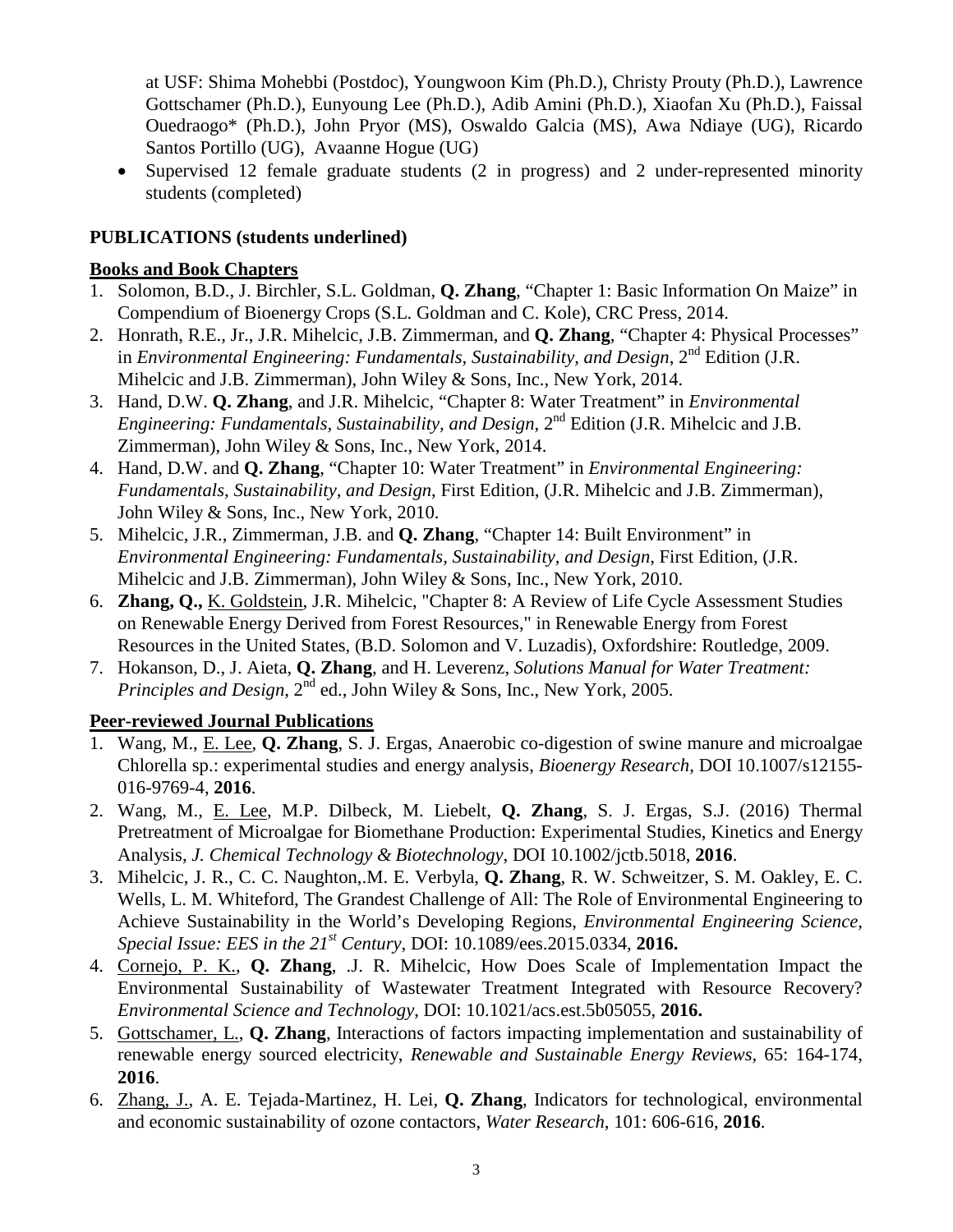- 7. Lee, E., **Q. Zhang**, Integrated co-limitation kinetic model for microalgae growth in anaerobically digested municipal sludge centrate, *Algal Research*, 18:15-24, **2016**.
- 8. Mo. W., **Q. Zhang**, Modeling the influence of various water stressors on regional water supply infrastructures and their embodied energy, *Environmental Research Letters*, 11: 064018, **2016.**
- 9. Ouedraogo, F. R., J. Zhang, P. K. Cornejo, **Q. Zhang**, J. R. Mihelcic, A. E. Tejada-Martinez, Impact of sludge layer geometry on the hydraulic performance of a waste stabilization pond, *Water Research*, 99: 253-262, **2016.**
- 10. Prouty, C., **Q. Zhang**, How do people's perceptions of water quality influence the life cycle environmental impacts of drinking water in Uganda? *Resources, Conservation and Recycling*, 109: 24-33, **2016**
- 11. Zhang, J., A. E. Tejada-Martinez, **Q. Zhang**, Rapid Analysis of Disinfection Efficiency Through Computational Fluid Dynamics, *J. American Water Works Association*, 108(1): 50-59, **2016**.
- 12. Lee, E., M. Jalalizadeh, **Q. Zhang**, Growth kinetic models for microalgae cultivation: A review, *Algal Research*, 12: 497–512, **2015**.
- 13. Zhang, J., A. Amini, J. A. O'Neal, T. H. Boyer, **Q. Zhang**, Development and Validation of a Novel Modeling Framework Integrating Ion Exchange and Resin Regeneration for Water Treatment, *Water Research*, 84: 255-265, **2015**.
- 14. Amini, A., Y. Kim, J. Zhang, T. H. Boyer, **Q. Zhang**, Environmental and Economic Sustainability of Ion Exchange Drinking Water Treatment for Organics Removal, *Journal of Cleaner Production*, 104: 413-421, **2015**.
- 15. Zhuang, Y., **Q. Zhang**, Evaluating Municipal Water Management Options with the Incorporation of Water Quality and Energy Consumption, *Water Resour Manage*, 29(1): 35-61, **2015**
- 16. Zhong, F., J. Wu, Y. Dai, L. Yang, Z. Zhang, S. Cheng, **Q. Zhang**, Bacterial community analysis by PCR-DGGE and 454-pyrosequencing of horizontal subsurface flow constructed wetlands with front aeration, *Appl Microbiol Biotechnol*, 99: 1499-1512, **2015**.
- 17. Halfhide, T., O.K. Dalrymple, A.C. Wilkie, J. Trimmer, B. Gillie, I. Udom, **Q. Zhang**, S.J. Ergas, Growth of an Indigenous Algal Consortium on Anaerobically Digested Municipal Sludge Centrate: Photobioreactor Performance and Modeling, *Bioenergy Research*, 8:249-258, **2015**.
- 18. Cornejo, P.K., M.V. Santana, **Q. Zhang**, D.R. Hokanson, J.R. Mihelcic, Carbon footprint of water reuse and desalination: a review of greenhouse gas emissions and estimation tools, *Journal of Water Reuse and Desalination*, 04.4: 238-252, **2014**.
- 19. Zhang, J., A. E. Tejada-Martinez, **Q. Zhang**, Evaluation of LES and RANS for Determining Hydraulic Performance of Disinfection Systems for Water Treatment, *Journal of Fluids Engineering*, 136(12):121102-121102-9, **2014**.
- 20. Maul, G.A., Y. Kim, A. Amini, **Q. Zhang**, T. H. Boyer, Efficiency and life cycle environmental impacts of ion-exchange regeneration using sodium, potassium, chloride, and bicarbonate salts, *Chemical Engineering Journal*, 254: 198-209, **2014**.
- 21. Zhang, J., A. E. Tejada-Martinez, **Q. Zhang**, Developments in computational fluid dynamics-based modeling for disinfection technologies over the last two decades: A review, *Environmental Software & Modeling*, 58, 71-85, **2014**.
- 22. Santana, M.V.E., **Q. Zhang**, J. R. Mihelcic, Influence of Water Quality on the Embodied Energy of Drinking Water Treatment, *Environmental Science and Technology*, 48(5): 3084-3091, **2014**.
- 23. Zhang, J., A. E. Tejada-Martinez, **Q. Zhang**, H. Lei, Evaluating Hydraulic and Disinfection Efficiencies of a Full-Scale Ozone Contactor using a RANS-based Modeling Framework, *Water Research*, 52: 155-167, **2014**.
- 24. Cornejo, P. K., **Q. Zhang**, J. R. Mihelcic, Quantifying benefits of resource recovery from sanitation provision in a developing world setting, *Journal of Environmental Management*, 131: 7-15, **2013**.
- 25. Tong, L., X. Liu, X. Liu, Z. Yuan, **Q. Zhang**, Life cycle assessment of water reuse systems in an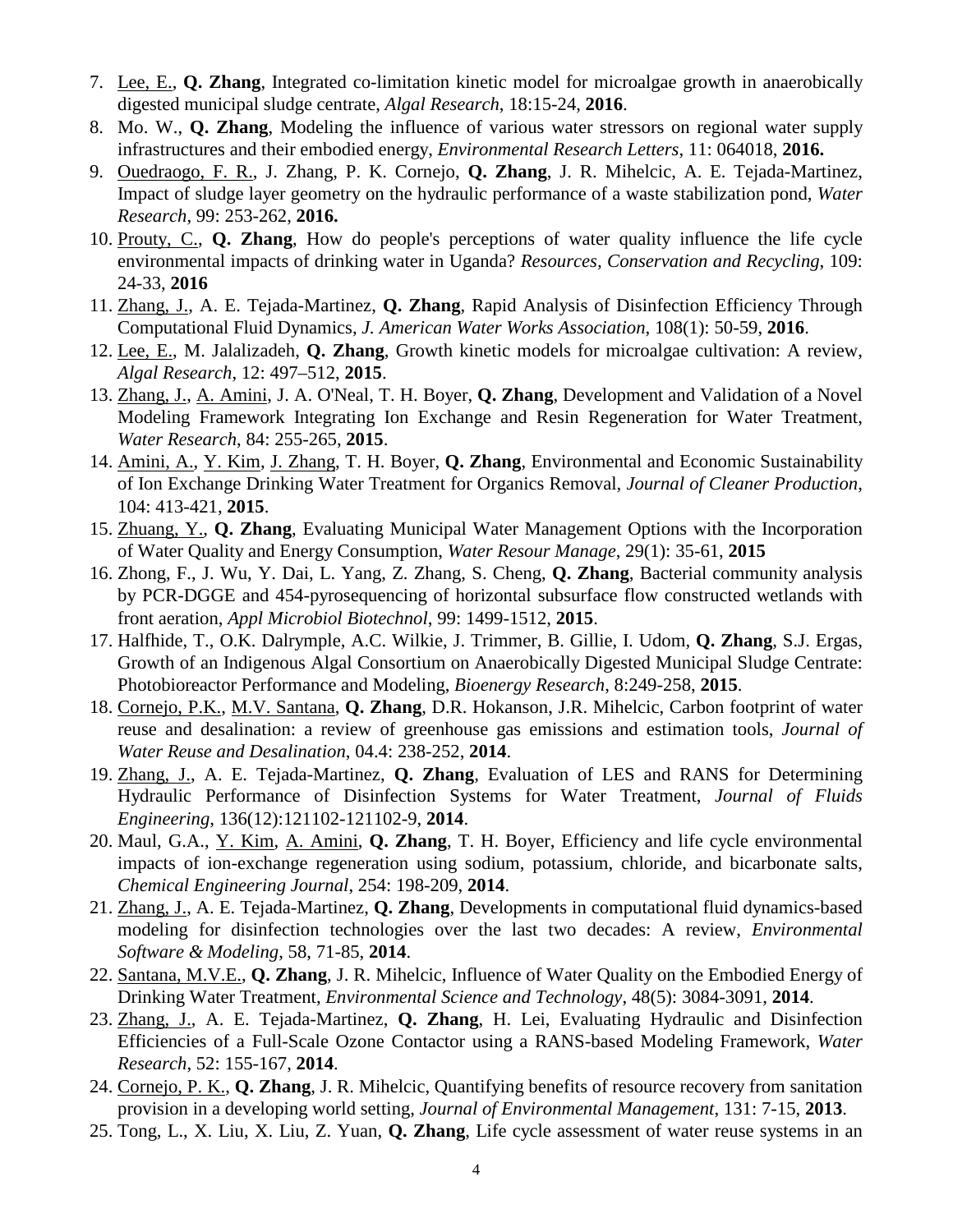industrial park, *Journal of Environmental Management*, 129: 471-478, **2013**.

- 26. Mo, W., **Q. Zhang**, Energy-nutrients-water Nexus: Integrated resource recovery in municipal wastewater treatment plants, *Journal of Environmental Management*, 127: 255-267, **2013**.
- 27. Zhang, J., A. E. Tejada-Martínez, **Q. Zhang**, Hydraulic Efficiency in RANS of the Flow in Multichambered Contactors, *Journal of Hydraulic Engineering*, 139(11): 1150-1157, **2013**.
- 28. Udom, I., B.H. Zaribaf, T. Halfhide, B. Gillie, O.K. Dalrymple, **Q. Zhang**, S. Ergas, Harvesting Microalgae Grown on Wastewater, *Bioresource Technology*, 139: 101-106, **2013**.
- 29. Zhang, J., A. E. Tejada-Martinez, **Q. Zhang**, Reynolds-Averaged Navier-Stokes Simulation of the Flow and Tracer Transport in a Multichambered Ozone Contactor, *Journal of Environmental Engineering*, 139(3): 450–454, **2013**.
- 30. Dalrymple, O.K., T. Halfhide, I. Udom, B. Gilles, J. Wolan, **Q. Zhang**, S. Ergas, Wastewater use in algae production for generation of renewable resources: a review and preliminary results, *Aquatic Biosystems*, 9(2): 1-11, **2013**. http://www.aquaticbiosystems.org/content/9/1/2
- 31. Held, B., **Q. Zhang**, J.R. Mihelcic, Quantification of human and embodied energy of improved water provided by source and household interventions, *Journal of Cleaner Production*, 60: 83-92, **2013**.
- 32. Mo, W., **Q. Zhang**, Can municipal wastewater treatment systems be carbon neutral? *Journal of Environmental Management*, 112: 360-367, **2012**.
- 33. Pawelzik, P. F., **Q. Zhang**, Evaluation of environmental impacts of cellulosic ethanol using life cycle assessment with technological advances over time, *Biomass and Bioenergy*, 40: 162-173, **2012**.
- 34. Mo, W., **Q. Zhang**, R. Wang, Energy embodiment of water supply: A comparison between the US and China, *Advanced Materials Research*, 356-360: 2175-2181, **2012**.
- 35. Clarke-Sather, A. R., M. J. Hutchinsa, **Q. Zhang**, J. K. Gershenson, Development of social, environmental, and economic indicators for a small/medium enterprise, Special Issue on "Sustainability, Accounting and Reporting" in the *International Journal of Accounting and Information Management - IJAIM*, 19(3): 247-266, **2011**.
- 36. Owens, E. L., **Q. Zhang**, J.R. Mihelcic, Material flow analysis applied to household solid waste and marine litter on a small island developing state, *J. of Environmental Engineering*, 137(10): 937-944, **2011**.
- 37. Mo, W., **Q. Zhang**, J. R. Mihelcic, D. Hokanson, Embodied Energy Comparison of Surface Water and Groundwater Supply Options, *Water Research*, 45(17): 5577-5586, **2011**.
- 38. Mo, W., F. Nasiri, M. J. Eckelman, **Q. Zhang**, J. B. Zimmerman, Measuring the Embodied Energy in Drinking Water Supply Systems: A Case Study in The Great Lakes Region, *Environmental Science and Technology*, 44(24): 9516-9521, **2010**.
- 39. Kumar, A., S. Ergas, X. Yuan, A. Sahu, **Q. Zhang**, J. Dewulf, F. X. Malcata, H. van Langenhove, Enhanced  $CO<sub>2</sub>$  fixation and biofuel production via microalgae: recent developments and future directions, *Trends in Biotechnology*, 28(7): 371-380, **2010**.
- 40. Meng, Y., **Q. Zhang**, D.W. Hand, R. Taylor, Modeling of Adsorption and Regeneration of Volatile Organic Compounds on Activated Carbon Fiber Cloth, *J. of Environmental Engineering*, 135(12): 1371-1379, **2009**.
- 41. Meng, Y., **Q. Zhang**, D.W. Hand, D. Perram, R. Taylor, Investigation of the Treatability of the Primary Indoor Volatile Organic Compounds on Activated Carbon Fiber Cloths at Typical Indoor Concentrations, *J. of Air & Waste Management*, 59(7): 882-890, **2009**.
- 42. **Zhang, Q.**, J.C. Crittenden, K. D. Hristovski, D.W. Hand, P. K. Westerhoff, User-Oriented Batch Reactor Solutions to the Homogeneous Surface Diffusion Model for Different Activated Carbon Dosages, *Water Research*, 43(7): 1859-1866, **2009**.
- 43. Meng, Y., **Q. Zhang**, D.W. Hand, D. Perram, R. Taylor, Adsorption and Regeneration on Activated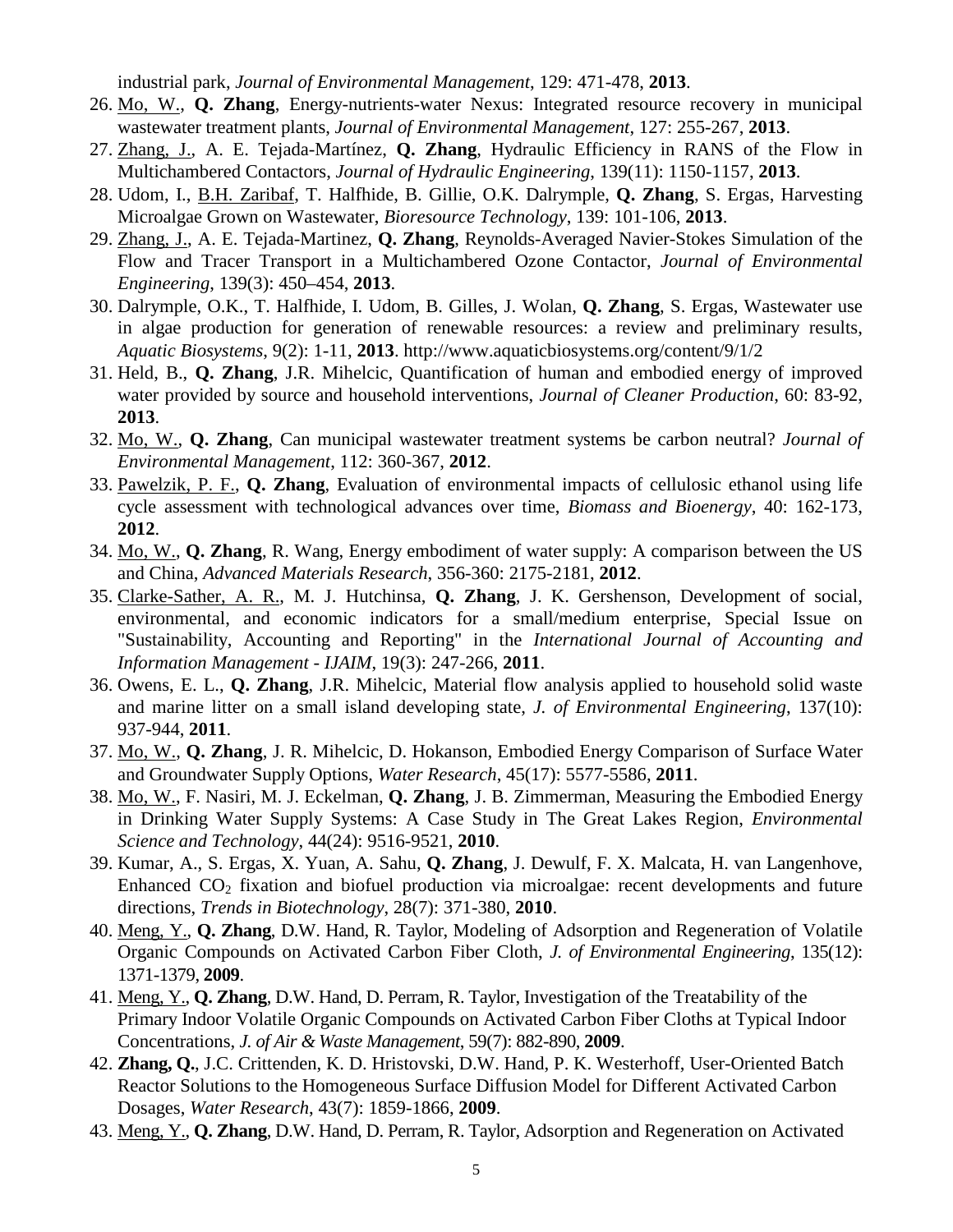Carbon Fiber Cloth for Volatile Organic Compounds at Indoor Concentration Levels, *J. of Air & Waste Management*, 59(1): 31-36. **2009**.

- 44. Mihelcic, J.R., K.G. Paterson, L.D. Phillips, **Q. Zhang**, D.W. Watkins, B. Barkdoll, V.J. Fuchs, L.M. Fry, D.R. Hokanson, Educating Engineers in the Sustainable Futures Model with a Global Perspective, *Civil Engineering and Environmental Systems*, 25(4): 255-263, **2008**.
- 45. Wright, H., **Q. Zhang**, J.R. Mihelcic, Integrating Economic Input-Output Life Cycle Assessment with Risk Assessment for a Screening-Level Analysis, *International Journal of Life Cycle Assessment*, 13(5): 412-420, **2008**.
- 46. Johnson, D.M., D.R. Hokanson, **Q. Zhang**, K.D. Czupinski, J. Tang, Feasibility of Water Purification Technology in Rural Areas of Developing Countries, *Journal of Environmental Management*, 88(3): 416-427, **2008**.
- 47. Hokanson, D.R., **Q. Zhang**, J.R. Cowden, A.M. Troschinetz, J.R. Mihelcic, and D.M. Johnson, Challenges to Implementing Drinking Water Technologies in Developing World Countries, *Environmental Engineer: Applied Research and Practice*, Vol. I, Winter, 2007, in Environmental Engineer, the Magazine of the American Academy of Environmental Engineers, 43(1): 31-38, **2007**.
- 48. **Zhang, Q.**, J.C. Crittenden, D.R. Shonnard, J.R. Mihelcic, Development and evaluation of an environmental multimedia fate model CHEMGL for the Great Lakes region, *Chemosphere*, 50: 1377-1397, **2003**.
- 49. Mihelcic, J.R., J.C. Crittenden, M.J. Small, D.R. Shonnard, D.R. Hokanson, **Q. Zhang**, H. Chen, S.A. Sorby, V.U. James, J.W. Sutherland, J.L. Schnoor, Sustainability Science and Engineering: The Emergence of a New Metadiscipline, *Environmental Science and Technology*, 37(23): 5314- 5324, **2003**.
- 50. **Zhang, Q.**, J.C. Crittenden, J.R. Mihelcic, Does Simplifying Transport and Exposure Yield Reliable Results? An Analysis of Four Risk Assessment Methods, *Environmental Science & Technology*, 35(6): 1282-1288, **2001**.

#### **Non-Peer Reviewed Journal Article**

- 1. Zhang, J., X. Liu, A. Tejada-Martinez, **Q. Zhang**, Computational Fluid Dynamics: A Promising Tool for Analysis and Design of Water and Wastewater Treatment, *Hydrolink*, number 2, **2016**.
- 2. **Zhang, Q.**, W. Mo, Embodied Energy and Carbon Footprint Benefits of Water Reclamation, *World Water: Water Reuse & Desalination*, 29-30, Spring **2012**.

## **Conference Proceedings**

- 1. Zhuang, Y., **Q. Zhang**, Exploring Water-Energy Nexus towards Integrated Water and Energy Management, *Proceedings of the 33rd International Conference of the System Dynamics Society*, Cambridge, MA, July 19-23, 2015.
- 2. Amini, A., Y. Kim, J. Zhang, T. Boyer, **Q. Zhang**, Environmental Impact and Cost Assessment of Ion Exchange Drinking Water Treatment for Organics Removal in Florida, *Proceedings of Florida Section American Water Works Association Conference (FSAWWA)*, ChampionsGate, FL, Nov. 30- Dec. 4, 2014. (**Best Paper Award**)
- 3. Amini, A., V. Aponte-Morales, M. Wang, M. Dillbeck, N. Manser, S.J. Ergas, **Q. Zhang**, J. Cunningham, A Proposed Treatment Train for Sustainable Energy and Nutrient Recovery From Swine Waste, *Proceedings of 87th Annual Meeting Water Environment Federation (WEFTEC 14)*, New Orleans, LA, Sept. 27-Oct. 1, 2014.
- 4. Wang, M., E. Lee, **Q. Zhang**, J. Mihelcic, S. Ergas, Energy production from anaerobic co-digestion of swine manure and microalgae Chlorella sp. *Proceedings of 87th Annual Meeting Water Environment Federation (WEFTEC 14)*, New Orleans, LA, Sept. 27-Oct. 1, 2014.
- 5. Zhuang, Y., **Q. Zhang**, Integrated Water Resources Management Incorporating Water Quality,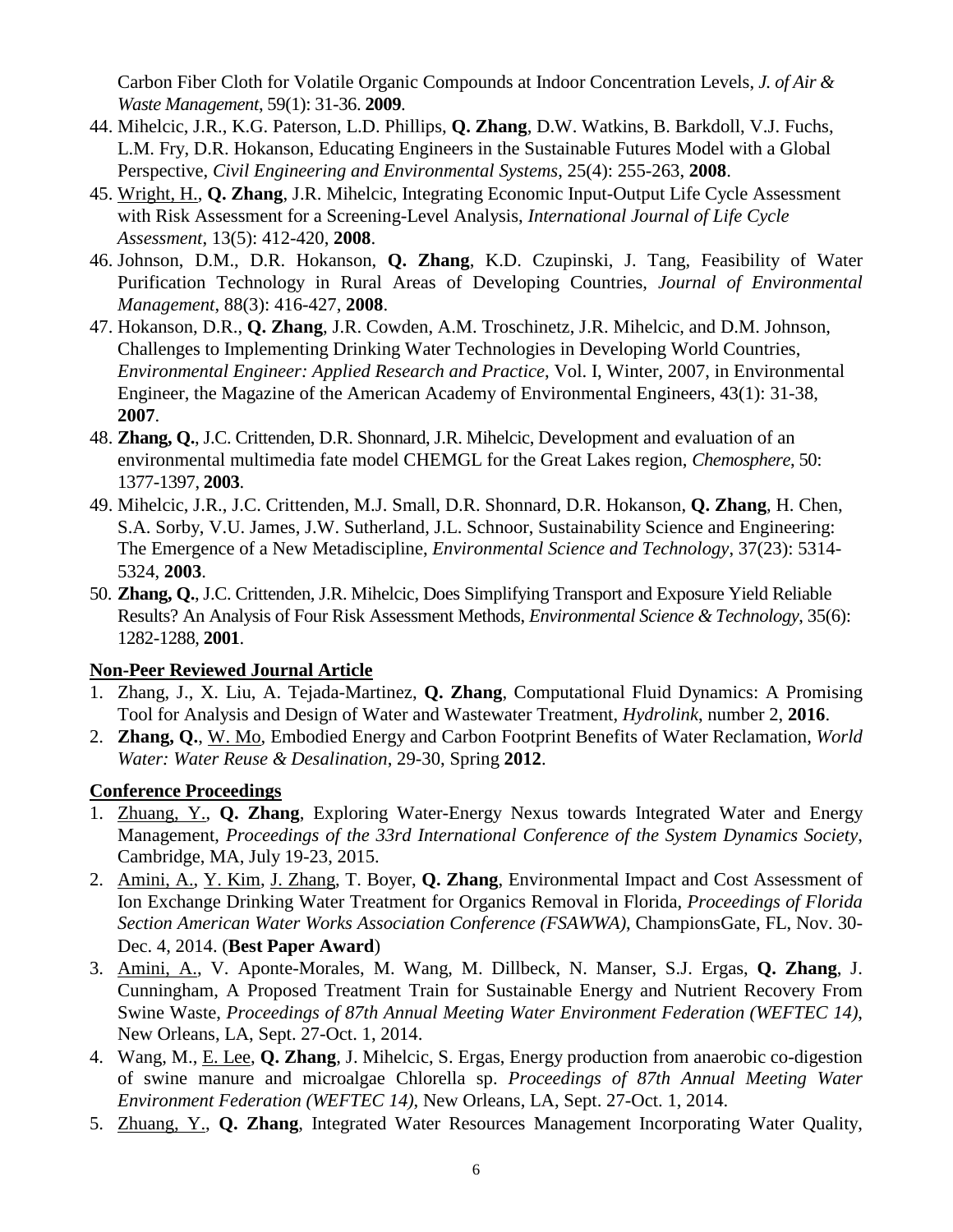Energy Consumption and Ecological Requirement, *Proceedings of the 31st International Conference of the System Dynamics Society*, Cambridge, MA, July 21-25, 2013.

- 6. Mo, W., Q. Li, **Q. Zhang**, The Optimal Design of Water Supply Systems for Energy Efficiency, *Proceedings of the Industrial and Systems Engineering Research Conference (ISERC) 2013 Conference*, San Juan, Puerto Rico, May 18-22, 2013.
- 7. Zaribaf, B.H., **Q. Zhang**, N. Bennett, Life cycle energy and greenhouse gas emissions of an integrated water management system, City of Clearwater, FL, *2013 AWWA Sustainable Water Management Conference Proceedings*, Nashville TN, April 7-10, 2013.
- 8. Udom, I., T. Halfhide, B. Gillie, O. Dalrymple, B.H. Zaribaf, **Q. Zhang**, S.J. Ergas, Harvesting algae grown on wastewater, *Proceedings of 85th Annual Meeting of the Water Environment Federation (WEFTEC 12)*, New Orleans, LA, Sept. 29-Oct. 3., 2012.
- 9. **Zhang, Q.**, L. Vanasupa, J.R. Mihelcic, J.B. Zimmerman, S. Platukyte, Challenges for Integration of Sustainability into Engineering Education, *Proceedings of 119th Annual ASEE (American Society for Engineering Education) Conference & Exposition*, San Antonio, TX, June 10-13, 2012.
- 10. **Zhang, Q.**, D. Durham, A. Norma, Teaching Sustainability in an Interdisciplinary Environment, *Proceedings of ASEE Southeastern Section Conference*, Starkville, MS, April 1-3, 2012.
- 11. Dalrymple, O.K., T. Halfhide, I. Udom, B. Gilles, J. Wolan, **Q. Zhang**, S.J. Ergas, A preliminary estimation of the algal feedstock production potential of Tampa Bay utilizing  $CO<sub>2</sub>$  emissions and wastewater effluent, *Proceedings of Florida Energy Systems Consortium (FESC) Summit*, Gainesville, FL, Sept. 26-27, 2011.
- 12. Vanasupa, L., **Q. Zhang**, J.B. Zimmerman, and J.R. Mihelcic, Assessing engineering students' readiness to collaborate sustainable design: An open access instrument for experimentation, 118th Annual ASEE Conference & Exposition, Vancouver, BC, Canada, June 26-29, 2011.
- 13. Halfhide, T., J. Trimmer, M. Pinilla, W. Bosshart, **Q. Zhang**, J. Wolan, K. Main, S.J. Ergas, Reducing Carbon and Nutrient Impacts of Aquaculture Using an Algal Photo-bioreactor Production System, Proceedings of International Water Association Leading Edge Technologies Conference, Amsterdam, The Netherlands, June 6-10, 2011.
- 14. Watson, S., T. Halfhide, J. T. Trimmer, **Q. Zhang**, J. Wolan, K. Main, S. Ergas, Reducing the Nutrient Impacts of Aquaculture Through the Use of an Algal Photobioreactor Production System, *Proceedings of Nutrient Recovery and Management 2011*, Miami, FL, Jan 9-12, 2011.
- 15. **Zhang, Q.**, L. Vanasupa, J.B. Zimmerman, J.R. Mihelcic, Development and Dissemination of Learning Suites for Sustainability Integration in Engineering Education, *Proceedings of 117th Annual ASEE Conference & Exposition*, Louisville, KY, June 20-23, 2010.
- 16. Clarke-Sather, A. R., Ballard, M. M., Reents, N., **Zhang, Q.**, Mihelcic, J.R., and J. W. Sutherland, Utilizing Quality Function Deployment for the Environment to Compare the Sustainability Differences between Wastewater Treatment System Designs, *Proceedings of 17th CIRP International Conference on Life Cycle Engineering 2010*, Hefei, China, May 19-21, 2010.
- 17. Mo, W., **Q. Zhang**, J.R. Mihelcic, D. Hokanson, Embodied Energy Model on Water Supply Systems in Great Lakes Region, *Proceedings of WEFTEC 2009, The 82nd Annual Water Environment Federation Technical Exhibition and Conference*, October 10-14, Orlando, FL, 2009.
- 18. Meng, Y., **Q. Zhang**, D.W. Hand, R. Taylor, Activated Carbon Fiber Cloth Adsorption-Regeneration Processes for Indoor Volatile Organic Compounds Treatment, *Proceedings of AFS 2009 Conference*, Bloomington, MN, May 4-7, 2009.
- 19. Shonnard D.R., J. Jensen, J. Naber, **Q. Zhang**, A. Maclean, K. E. Halvorsen, J. W. Sutherland, T. L. Jenkins, Wood-to-Wheels: A Multidisciplinary Research Initiative in Sustainable Transportation Utilizing Fuels and Co-Products from Forest Resources, *Proceedings of SAE Convergence 2008*, Detroit, MI, October 20-22, 2008.
- 20. **Zhang, Q.**, J.B. Zimmerman, J.R. Mihelcic, L.D. Vanasupa, Civil and Environmental Engineering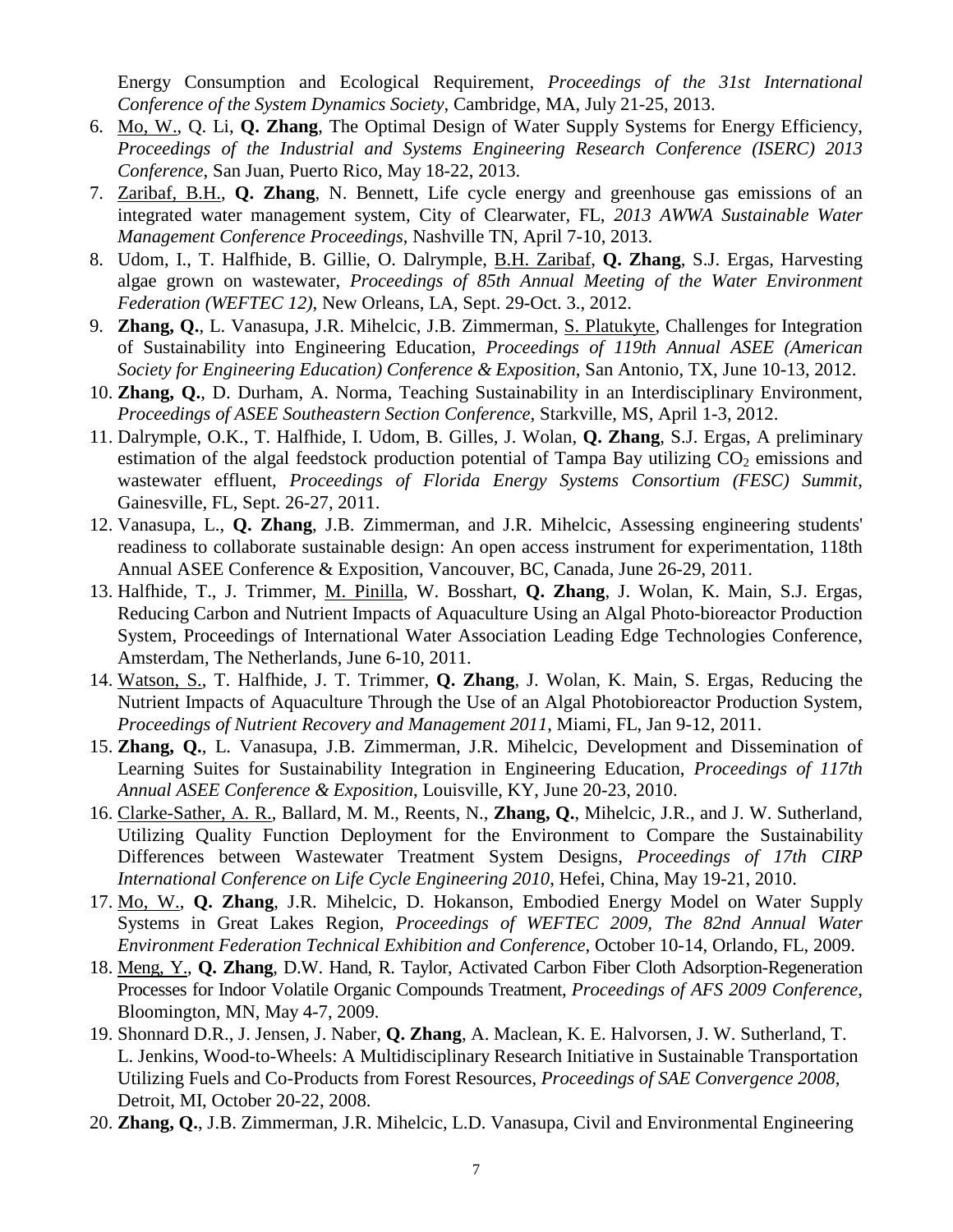Education (CEEE) Transformational Change: Tools and Strategies for Sustainability Integration and Assessment in Engineering Education, *Proceedings of 115th Annual ASEE Conference & Exposition*, Pittsburgh, PA, June 22 - 25, 2008. (**Best Paper Award**)

- 21. Clarke, A.R., **Q. Zhang**, J.K. Gershenson, J.W. Sutherland, Selection of Remanufacturing Facility Locations to Minimize Cost and Environmental Impact, *Proceedings of 15th CIRP International Conference on Life Cycle Engineering*, Sydney, Australia, March 17-19, 2008.
- 22. Tice, A., **Q. Zhang**, D.W. Hand, D.R. Hokanson, A Transient Model for Predicting Powdered Activated Carbon Adsorption Performance in a Completely Mixed Flow Reactor, *Proceedings of AWWA ACE'07*, Toronto, Canada, June 24-28, 2007.
- 23. **Zhang, Q.**, D.M. Johnson, J.R. Mihelcic, Interdisciplinary Research for Graduate Education in Sustainability, *Proceedings of ASEE North Midwest Section Conference*, Houghton, MI, Sept. 20- 22, 2007.
- 24. Li, Y. and **Q. Zhang**, A Framework for Incorporating Sustainability Design Concepts into Performance-Based Engineering (PBE) in Civil and Environmental Engineering Education, *Proceedings of ASEE North Midwest Section Conference*, Houghton, MI, Sept. 20-22, 2007.
- 25. Mihelcic, J.R., K.G. Paterson, L.D. Phillips, **Q. Zhang**, D.W. Watkins, B. Barkdoll, V.J. Fuchs, D.R. Hokanson, Educating Engineers in the Sustainable Futures Model with a Global Perspective, *Proceedings of 2nd International Conference on Sustainability Engineering & Science*, Auckland, New Zealand, February 20-23, 2007.

## **Technical Reports**

- 1. Kim, Y., M. Wang, S. Ergas, **Q. Zhang**, "Alternative energy sources for Florida aquaculture systems," Final Project Report, submitted to ARC (Aquaculture Research Council), Sept. 2015.
- 2. Mihelcic, J.M., **Q. Zhang**, D.R. Hokanson, P.K. Cornejo, M.V. Santana, A.M. Rocha, S.J. Ness, "Feasibility Study on Model Development to Estimate and Minimize Greenhouse Gas Concentrations and Carbon Footprint of Water Reuse and Desalination Facilities," Final Project Report, 118 pages, WateReuse Foundation, Oct. 2012.
- 3. **Zhang, Q.**, D.M. Johnson, M. Young, L.T. Helmuth, "Reducing the Environmental Impact of Material Conversion Process," Final Project Report, submitted to Dow Corning, Sept. 2008.
- 4. Shonnard, D.R., **Q. Zhang,** D.M. Johnson, R.E. Froese, J.W. Sutherland, B.D. Solomon, J.H. Whitmarsh, J. Waterstraut, A.R. Martin-Garcia, C.A. Miller, T.L. Jenkins, G.J. Wright, "Evaluation of Low Greenhouse Gas Bio-Based Energy Technologies," Final Project Report, submitted to Caterpillar, Inc., Nov. 2006.
- 5. Hokanson, D.R., D.W. Hand, D.M. Johnson, J.R. Mihelcic, **Q. Zhang,** J.R. Cowden, K.D. Czupinski, J. Tang, A.M. Troschinetz, "Clean Water for the World," Final Project Report, submitted to Caterpillar, Inc., May 2005.

#### **PRESENTATIONS (students underlined, speaker in bold)**

#### **Oral Presentations**

- 1. **Xu, X.**, Q. Zhang, Life Cycle Assessment of Bioretention Systems for Nutrient Management, StormCon, Indianapolis, IN, Aug. 22-26, 2016.
- 2. **Mohebbi, S.**, Q. Zhang, Optimizing Reverse Logistics Network for Integrated Water/Wastewater Systems: Economic, Social, and Environmental Aspects, Anaheim, CA, May 21-24, 2016.
- 3. **Ware, T.**, **J. Barksdale**, **A. Britton**, **T. McKim**, **Q. Zhang**, Energy and Nutrient Recovery Practices, FWEA West Coast Chapter Annual Round Table Luncheon, Tampa, FL, Mar. 31, 2016. *Invited Panel*.
- 4. **Zhang, J.**, Q. Zhang, Improving Disinfection and Energy Efficiency of Ozone Contactors via Baffle Design, Florida Section American Water Works Association Conference (FSAWWA),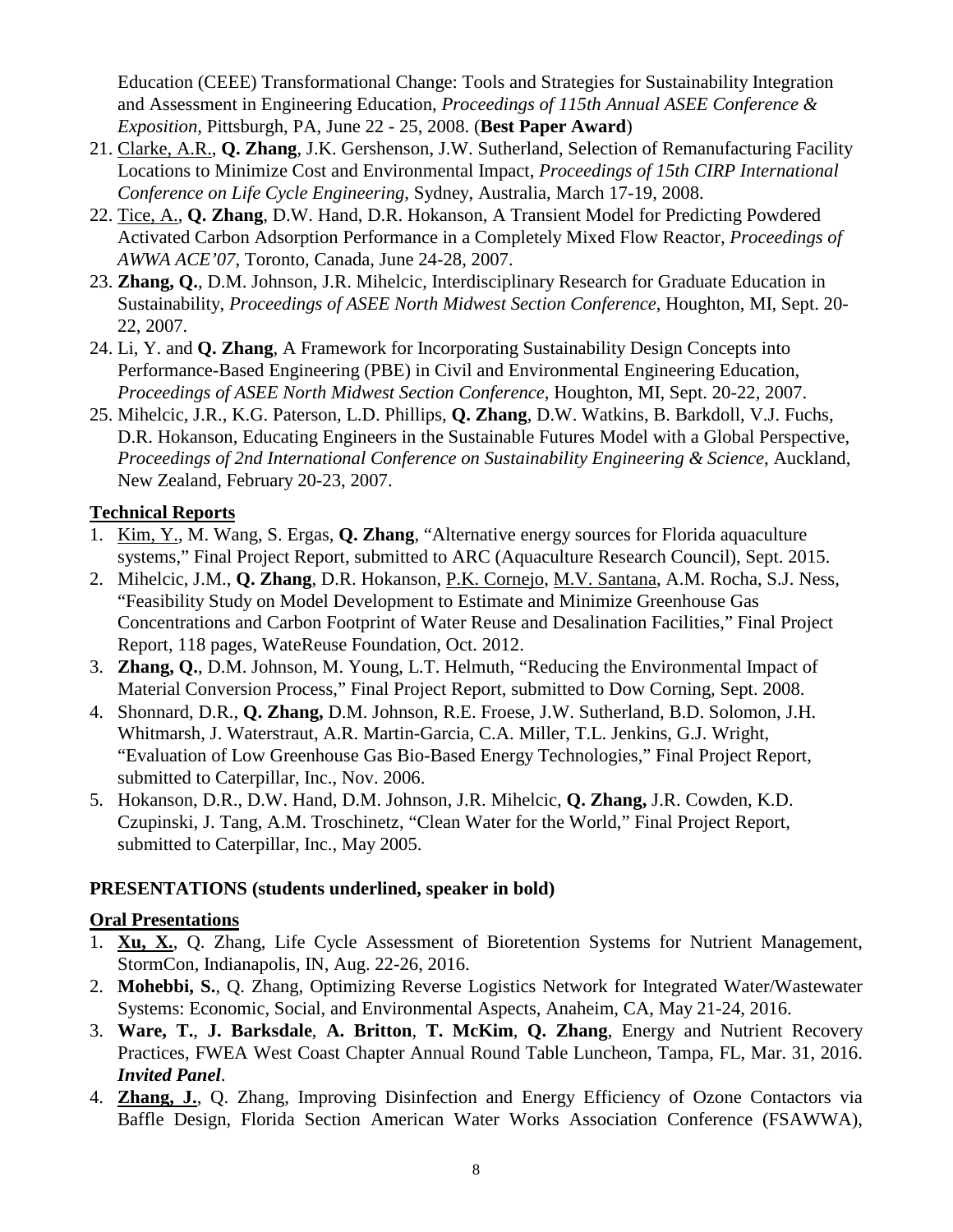Orlando, FL, Nov. 29-Dec. 3, 2015.

- 5. **Grudin, L.**, **Q. Zhang**, **J. Gattenby**, Debunking the Myths of Sustainability, the 21st Florida Remediation Annual Conference, Orlando, FL, Oct. 8-9, 2015. *Invited Panel*.
- 6. **Zhang, Q.**, P. K. Cornejo, J. R. Mihelcic, Implications of implementation scale on the environmental sustainability of wastewater treatment with resource recovery, 250th American Chemical Society National Meeting & Exposition, Boston, MA, Aug. 16-20, 2015. *Invited Talk*.
- 7. **Zhuang, Y.**, Q. Zhang, Exploring Water-Energy Nexus towards Integrated Water and Energy Management, the 33rd International Conference of the System Dynamics Society, Cambridge, MA, July 19-23, 2015.
- 8. **Zhang, Q.**, Y. Zhuang, A system dynamics model to link water and energy for resources management, AEESP Education & Research Conference, New Haven, CT, June 13-16, 2015.
- 9. **Naughton, C.**, Q. Zhang, J.R. Mihelcic, Assessing the food-energy-climate nexus of traditional and improved shea butter processes across sub-Saharan Africa, AEESP Education & Research Conference, New Haven, CT, June 13-16, 2015.
- 10. Amini, A., Y. Kim, J. Zhang, T. H. Boyer, **Q. Zhang**, A Life Cycle Assessment and Life Cycle Cost Analysis of Ion Exchange Drinking Water Treatment Technology in Florida, the Florida Water Environment Association West Coast Chapter, Tampa, FL. May 28, 2015. *Invited Talk*.
- 11. **Amini, A.**, K. Payne, Y. Kim, J. Zhang, T. H. Boyer, Q. Zhang, Environmental and Economic Sustainability Evaluation for Design Improvement and Optimization of Ion Exchange Drinking Water Treatment, AIChE's 4th International Congress on Sustainability Science & Engineering (ICOSSE), Balatonfured, Hungary, May 26-29, 2015.
- 12. **Cornejo, P.K.**, Q. Zhang, J. R. Mihelcic, Implications of implementation scale on the environmental sustainability of wastewater treatment with resource recovery, AIChE's 4th International Congress on Sustainability Science & Engineering (ICOSSE), Balatonfured, Hungary, May 26-29, 2015.
- 13. **Amini, A.**, Y. Kim, J. Zhang, T. H. Boyer, Q. Zhang, A Life Cycle Assessment and Life Cycle Cost Analysis of Ion Exchange Drinking Water Treatment Technology in Florida, Florida Section American Water Works Association Conference (FSAWWA), ChampionsGate, FL, Nov. 30-Dec. 4, 2014.
- 14. **Amini, A.**, V. Aponte-Morales, M. Wang, M. Dillbeck, N. Manser, S.J. Ergas, Q. Zhang, J. Cunningham, A Proposed Treatment Train for Sustainable Energy and Nutrient Recovery From Swine Waste, 87th Annual Meeting Water Environment Federation (WEFTEC 14), New Orleans, LA, Sept. 27-Oct. 1, 2014.
- 15. **Wang, M.**, E. Lee, Q. Zhang, J. Mihelcic, S. Ergas, Energy production from anaerobic co-digestion of swine manure and microalgae Chlorella sp. 87th Annual Meeting Water Environment Federation (WEFTEC 14), New Orleans, LA, Sept. 27-Oct. 1, 2014.
- 16. **Cornejo, P.K.**, Q. Zhang, J.R. Mihelcic, How does scale of implementation impact embodied energy and carbon footprint of water reuse systems? 87th Annual Meeting Water Environment Federation (WEFTEC 14), New Orleans, LA, Sept. 27-Oct. 1, 2014.
- 17. **Diaz-Elsayed, N.**, Q. Zhang, Evaluating the Environmental Impact of Onsite Wastewater Treatment Systems, 2014 Biological Waste-to-Energy Technology (BioWET)/Partnerships for International Research & Education (PIRE) Symposium, Tampa, FL, July 9-10, 2014.
- 18. **Lee, E.**, Q. Zhang, Development of a kinetic model for microalgae growth in wastewater, 2014 Biological Waste-to-Energy Technology (BioWET)/Partnerships for International Research & Education (PIRE) Symposium, Tampa, FL, July 9-10, 2014.
- 19. **Santana, M.V.E.**, Q. Zhang, J. R. Mihelcic, The Impact of Water Quality on the Drinking Water Embodied Energy in the City of Tampa, FL, 2014 Biological Waste-to-Energy Technology (BioWET)/Partnerships for International Research & Education (PIRE) Symposium, Tampa, FL,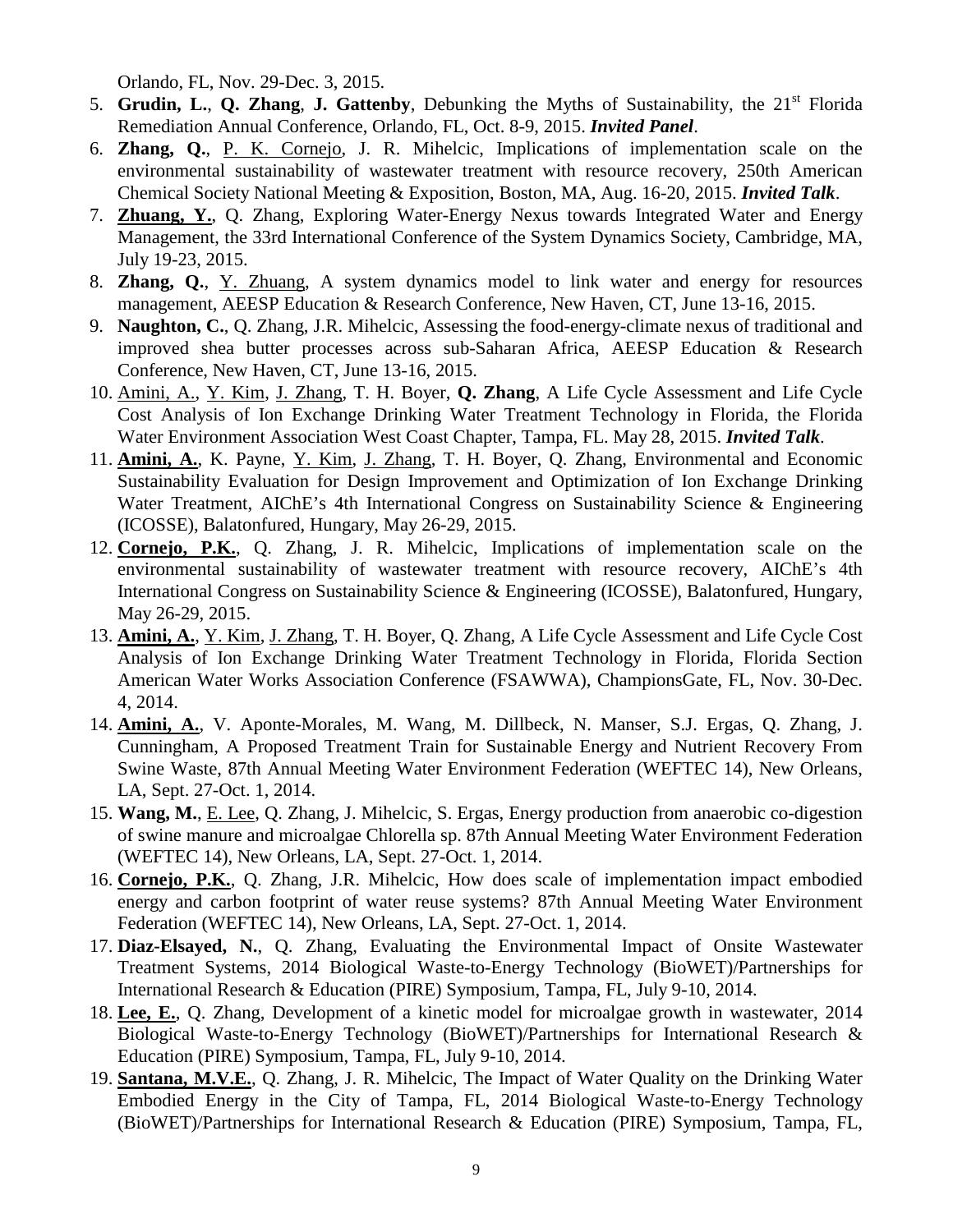July 9-10, 2014.

- 20. **Zhang, Q.**, **D.R. Hokanson**, **P.K. Cornejo**, M.V.E. Santana, J.M. Mihelcic, Evaluating Carbon Footprint for Water Reuse and Desalination, webcast presentation at the WateReuse Research Foundation Webcast seminar, online, December 12, 2013.
- 21. **Zhang, Q.**, We Can Get More Energy for Our Energy Buck, FWEA Wastewater Process Seminar, November 5, 2013. *Invited Talk*
- 22. **Prouty, C.**, Q. Zhang, Environmental impacts associated with household water source and treatment choices in Uganda, University of Oklahoma's International Water Conference, Norman, OK, September 22-25, 2013.
- 23. **Zhuang, Y.**, Q. Zhang, Integrated Water Resources Management Incorporating Water Quality, Energy Consumption and Ecological Requirement, the 31st International Conference of the System Dynamics Society, Cambridge, MA, July 21-25, 2013.
- 24. **Cornejo, P.K.**, Q. Zhang, J.R. Mihelcic, Life-cycle Assessment of Wastewater Infrastructure and Resource Recovery Strategies in a Developing World Context, 2013 AEESP Education and Research Conference, Golden, CO, July 14-16, 2013.
- 25. **Prouty, C.**, Q. Zhang, Socioeconomic factors' and water source features' effect on household water supply choices in Uganda and the associated environmental impacts, Global Governance and Sustainable Communities Interdisciplinary Conference, Tampa, FL, April 12, 2013.
- 26. **Zaribaf, B.H.**, Q. Zhang, N. Bennett, Life cycle energy and greenhouse gas emissions of an integrated water management system, City of Clearwater, FL, 2013 AWWA Sustainable Water Management Conference, Nashville TN, April 7-10, 2013.
- 27. **Santana, M.V.E.**, Q. Zhang, J. R. Mihelcic, Effect of Urbanization on the embodied energy of water treatment in the City of Tampa, Engineering Sustainability Conference, Pittsburgh, PA, April 7-9, 2013
- 28. **Zhang, Q.**, **D.R. Hokanson**, P.K. Cornejo, M.V. Santana, J.R. Mihelcic, Feasibility Study on Model Development to Estimate and Minimize Greenhouse Gas Emissions and Carbon Footprint of Water Reuse and Desalination Facilities, 2013 Water Reuse & Desalination Research Conference, Phoenix, AZ, May 6-8, 2013.
- 29. **Zhang, J.**, A. E. Tejada-Martinez, Q. Zhang, Flow And Tracer Transport Simulation In A Multi-Chambered Ozone Contactor Using RANSS, ASME 2012 International Mechanical Engineering Congress & Exposition (IMECE), Houston, TX, November 9-15, 2012.
- 30. **Udom, I.**, T. Halfhide, B. Gillie, O. Dalrymple, B.H. Zaribaf, Q. Zhang, S.J. Ergas, Harvesting algae grown on wastewater, *Proceedings of 85th Annual Meeting of the Water Environment Federation (WEFTEC 12)*, New Orleans, LA, Sept. 29-Oct. 3., 2012.
- 31. **Zhang, Q.**, The Potentials of Integrated Resource Recovery to Mitigate Carbon Footprint of Wastewater Treatment Systems, Chang'an University, China, July 4, 2012. Invited Talk
- 32. **Zhang, Q.**, The Potentials of Integrated Resource Recovery to Mitigate Carbon Footprint of Wastewater Treatment Systems, Nanjing University, China, June 28, 2012. Invited Talk
- 33. **Zhang, Q.**, Integration of Algal Biofuel Production with Wastewater Treatment, Tongji University, China, June 25, 2012.
- 34. **Zhang, Q.**, The Potentials of Integrated Resource Recovery to Mitigate Carbon Footprint of Wastewater Treatment Systems, FWEA lunch meeting, May 17, 2012. Invited Talk
- 35. **Zhang, J.**, A. E. Tejada-Martinez, Q. Zhang, Study of the Flow in Baffled Reactor by Numerical Simulation, Annual Meeting of the Florida Academy of Sciences (FAS), Tampa, FL, March 16-17, 2012. (honored as outstanding presentation)
- 36. **Zhang, Q.**, L. Vanasupa, J.R. Mihelcic, and J.B. Zimmerman, Challenges for Integration of Sustainability into Engineering Education, 119th Annual ASEE (American Society for Engineering Education) Conference & Exposition, San Antonio, TX, June 10-13, 2012.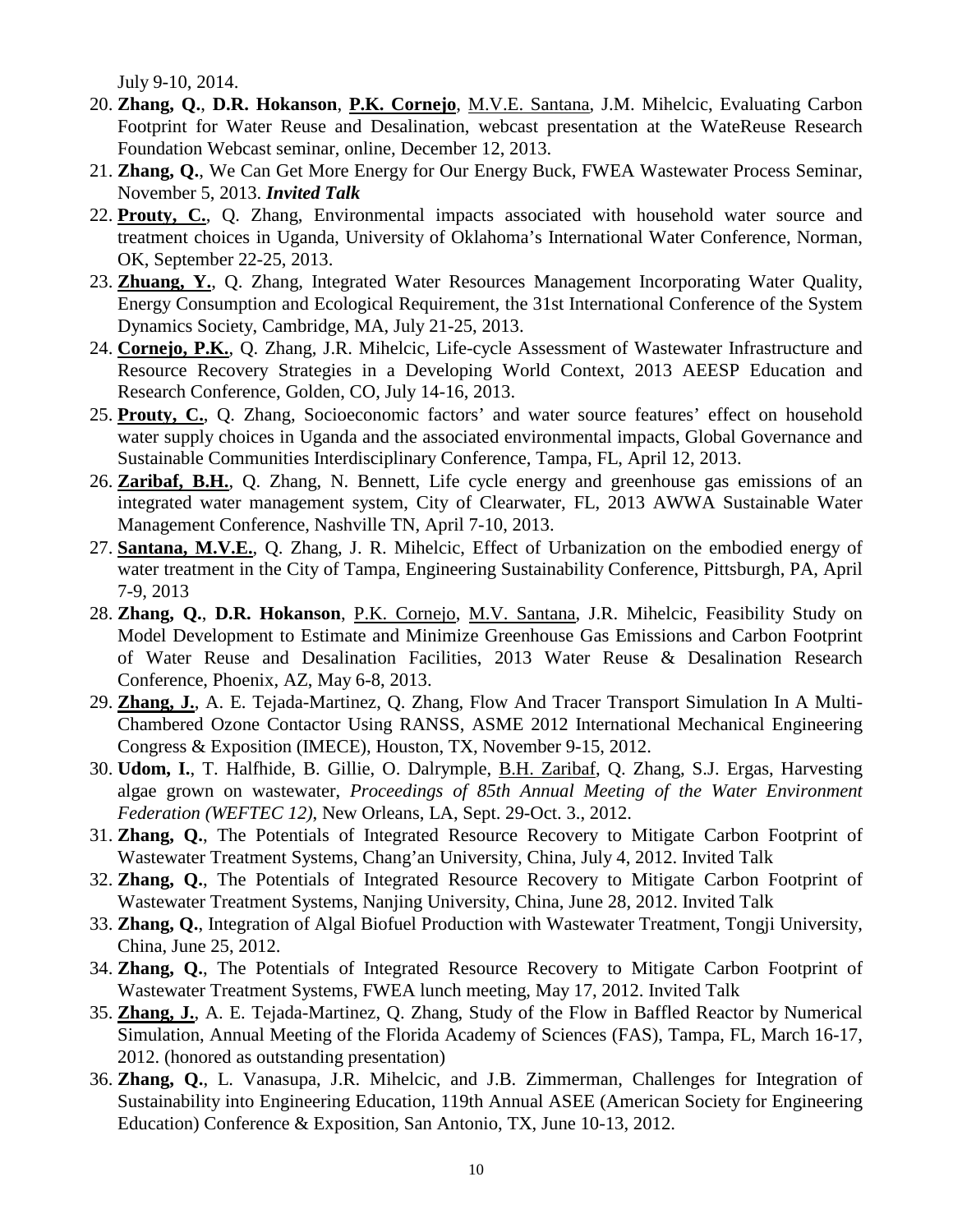- 37. **Zhang, Q.**, W. Mo, Embodied Energy and carbon footprint benefits of water Reuse, 2011 Portable Reuse Conference, Hollywood, FL, Nov 13-15, 2011.
- 38. Mo, W., Q. Zhang, **R. Wang**, Energy embodiment of water supply: A comparison between the US and China, accepted by 2011 International Conference on Energy, Environment and Sustainable Development, Shanghai, China, Oct 21-23, 2011.
- 39. **Dalrymple, O. K.**, T. Halfhide, I. Udom, B. Gilles, J. Wolan, Q. Zhang, and S. Ergas, A preliminary estimation of the algal feedstock production potential of Tampa Bay utilizing CO2 emissions and wastewater effluent, 2011 FESC Summit, Gainesville, FL, Sept 27-28, 2011.
- 40. **Pinilla, M.**, Q. Zhang, and B. Joseph, Comparative life cycle assessment (LCA) of lignocellulosic biomass conversion into different energy products, 2011 FESC Summit, Gainesville, FL, Sept 27- 28, 2011.
- 41. Li, Q., **W. Mo**, Q. Zhang, The optimal design of water supply systems for energy efficiency, 2011 AEESP Education & Research Conference, Tampa, FL, July 10-12.
- 42. **Halfhide, T.**, S. Watson, J. Trimmer, Q. Zhang, J. Wolan, K. Main, S. J. Ergas, Reducing Carbon and Nutrient Impacts of Aquaculture Using an Algal Photo-bioreactor Production System, International Water Association Leading-Edge Technologies 2011, Amsterdam, Netherlands, June 6-10, 2011.
- 43. **Zhang, Q.**, W. Mo, J.R. Mihelcic, and D. Hokanson, Embodied Energy of Water Supply Systems, 6th International Conference on Industrial Ecology Science, Systems, and Sustainability, Berkeley, CA, June 7-10, 2011.
- 44. **Watson, S.**, T. Halfhide, J. T. Trimmer, Q. Zhang, J. Wolan, K. Main, S. Ergas, Reducing the Nutrient Impacts of Aquaculture Through the Use of an Algal Photobioreactor Production System, *Nutrient Recovery and Management 2011*, Miami, FL, Jan 9-12, 2011.
- 45. **Clarke-Sather, A. R.**, Ballard, M. M., Reents, N., Zhang, Q., Mihelcic, J.R., and J. W. Sutherland, Utilizing Quality Function Deployment for the Environment to Compare the Sustainability Differences between Wastewater Treatment System Designs, *17th CIRP International Conference on Life Cycle Engineering 2010*, Hefei, China, May 19-21, 2010.
- 46. **Mo, W.**, Q. Zhang, J.R. Mihelcic, D. Hokanson, Embodied Energy Model on Water Supply Systems in Great Lakes Region, *The 82nd Annual Water Environment Federation Technical Exhibition and Conference*, October 10-14, Orlando, FL, 2009.
- 47. **Meng, Y.**, Q. Zhang, D.W. Hand, R. Taylor, Activated Carbon Fiber Cloth Adsorption-Regeneration Processes for Indoor Volatile Organic Compounds Treatment, *AFS 2009 Conference*, Bloomington, MN, May 4-7, 2009.
- 48. **Shonnard, D.R.**, Jensen, J.R., Naber, J., Polonowski, C., Zhang, Q., Maclean, A., Halvorsen, K.E., Jenkins, T., Sutherland, J.W., Froese, R.E. Miller. C.A., Wood-to-Wheels: A Multidisciplinary Research Initiative in Sustainable Transportation Utilizing Fuels and Co-Products from Forest Resources, /*Future of Biofuels*/ Keystone conference, Snowbird, Utah, Apr. 04-08, 2009.
- 49. **Shonnard D.R.**, J. Jensen, J. Naber, Q. Zhang, A. Maclean, K. E. Halvorsen, J. W. Sutherland, T. L. Jenkins, Wood-to-Wheels: A Multidisciplinary Research Initiative in Sustainable Transportation Utilizing Fuels and Co-Products from Forest Resources, *SAE Convergence 2008*, Detroit, MI, October 20-22, 2008.
- 50. **Shonnard D.R.**, J. Naber, Q. Zhang, A. Maclean, K. E. Halvorsen, J. W. Sutherland, T. L. Jenkins, Wood-to-Wheels: A Multidisciplinary Research Initiative in Sustainable Transportation Utilizing Fuels and Co-Products from Forest Resources, *Short Rotation Crops International Conference*, Bloomington, MN, August  $18 - 22$ , 2008.
- 51. **Zhang, Q.**, J.B. Zimmerman, J.R. Mihelcic, L.D. Vanasupa, Learning Materials and Teaching Strategies for Sustainability Integration in Engineering Education, *12th Annual Green Chemistry and Engineering Conference*, Washington, D.C., June 24-26, 2008.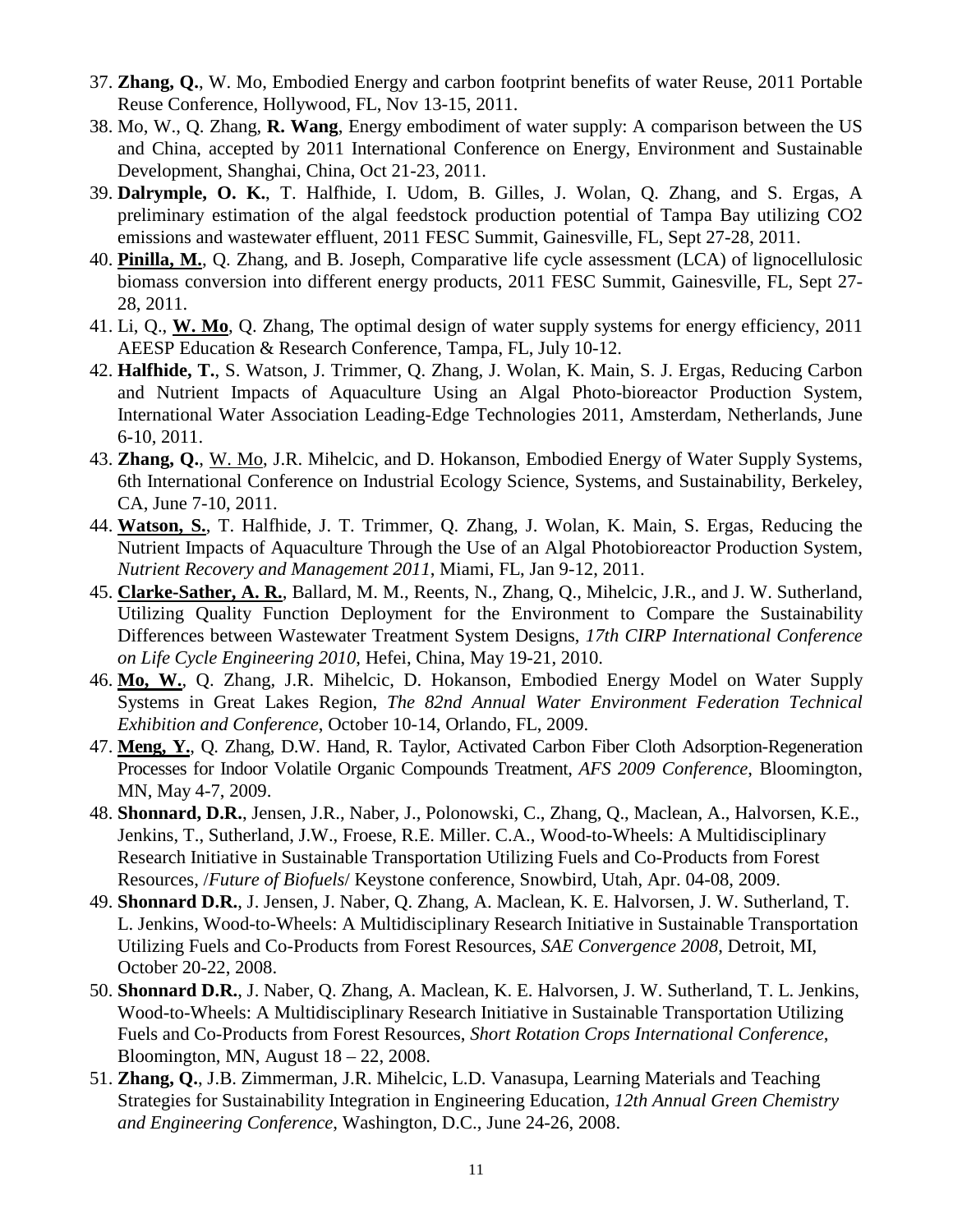- 52. **Zhang, Q.**, J.B. Zimmerman, J.R. Mihelcic, L.D. Vanasupa, Civil and Environmental Engineering Education (CEEE) Transformational Change: Tools and Strategies for Sustainability Integration and Assessment in Engineering Education, *2008 Annual American Society of Engineering Education (ASEE) Conference & Exposition*, Pittsburgh, PA, June 22-25, 2008.
- 53. **Mayer, A.**, J. Zimmerman, J.R. Mihelcic, S. Olmstead, D. Watkins, Q. Zhang, Modeling and analyzing the use, efficiency, value, and governance of water in the Great Lakes region through an integrated approach, *Association for Great Lakes Research 51st Annual Conference*, Peterborough, Ontario, Canada, May 19-23, 2008.
- 54. **Clarke, A.R.**, Q. Zhang, J.K. Gershenson, J.W. Sutherland, Selection of Remanufacturing Facility Locations to Minimize Cost and Environmental Impact, *15th CIRP International Conference on Life Cycle Engineering*, Sydney, Australia, March 17-19, 2008.
- 55. **Zhang, Q.**, D. Johnson, J. Mihelcic, Interdisciplinary Research for Graduate Education in Sustainability, *ASEE North Midwest Section Conference*, Houghton, MI, Sept. 20-22, 2007.
- 56. **Li, Y.** and Q. Zhang, A Framework for Incorporating Sustainability Design Concepts into Performance-Based Engineering (PBE) in Civil and Environmental Engineering Education, *ASEE North Midwest Section Conference*, Houghton, MI, Sept. 20-22, 2007.
- 57. **Zhang, Q.**, D.R. Shonnard, J.R. Mihelcic, Simplified Impact Assessment Methods for Green Engineering Design through Chemical Grouping and Parameter Adjustment, *AEESP Education and Research Conference*, Blacksburg, VA, Jul. 27- Aug. 1, 2007.
- 58. **Tice, A.**, Q. Zhang, D.W. Hand, D.R. Hokanson, A Transient Model for Predicting Powdered Activated Carbon Adsorption Performance in a Completely Mixed Flow Reactor, *AWWA ACE'07*, Toronto, Canada, June 24-28, 2007.
- 59. **Mihelcic, J.R.**, K.G. Paterson, L.D. Phillips, Q. Zhang, D.W. Watkins, B. Barkdoll, V.J. Fuchs, D.R. Hokanson, Educating Engineers in the Sustainable Futures Model with a Global Perspective, *2nd International Conference on Sustainability Engineering & Science*, Auckland, New Zealand, February 20-23, 2007.
- 60. **Mihelcic, J.R.,** D.R. Hokanson, N.J. Hutzler, Q. Zhang, How the Environmental Engineer fits into Education and Research Initiatives in Sustainability, *Association of Environmental Engineering & Science Professors (AEESP) Education and Research Conference*, Clarkson University, Potsdam, NY, July 24-26, 2005.
- 61. Zhang, Q., **J.C. Crittenden**, J.R. Mihelcic, T. Rogers, A. Horvath, Life Cycle Assessment Leading to Improved Environmentally Conscious Automotive Manufacturing, *The 2nd International Conference of the International Society for Industrial Ecology*, Ann Arbor, MI, June 29-July 2, 2003.
- 62. **Crittenden, J.C.**, J.R. Mihelcic, Q. Zhang, M.J. Small, J. Schnoor, Sustainability Science: The Case for a New Metadiscipline, *The Association of Environmental Engineering and Science Professors/American Academy of Environmental Engineering Conference on Research and Education*, Toronto, Canada, Aug 11-13, 2002.
- 63. **Zhang, Q.**, J.C. Crittenden, Evaluation of Risk Assessment Methods for Pollution Prevention and Green Design, *AIChE spring conference*, Houston, TX, April 21-26, 2001.
- 64. **Zhang, Q.**, J.C. Crittenden, Development of an Environmental Multimedia Fate Model for the Great Lakes Region, *23rd Midwest Environmental Chemistry Workshop*, Kalamazoo, MI, Oct. 6-8, 2000.

## **Poster Presentations**

- 1. **Zhang, J.**, Q. Zhang, Improving Disinfection and Energy Efficiency of Ozone Contactors via Baffle Design, AEESP Education & Research Conference, New Haven, CT, June 13-16, 2015.
- 2. **Lee, E.**, Q. Zhang, Development of a kinetic model for microalgae growth in wastewater, AEESP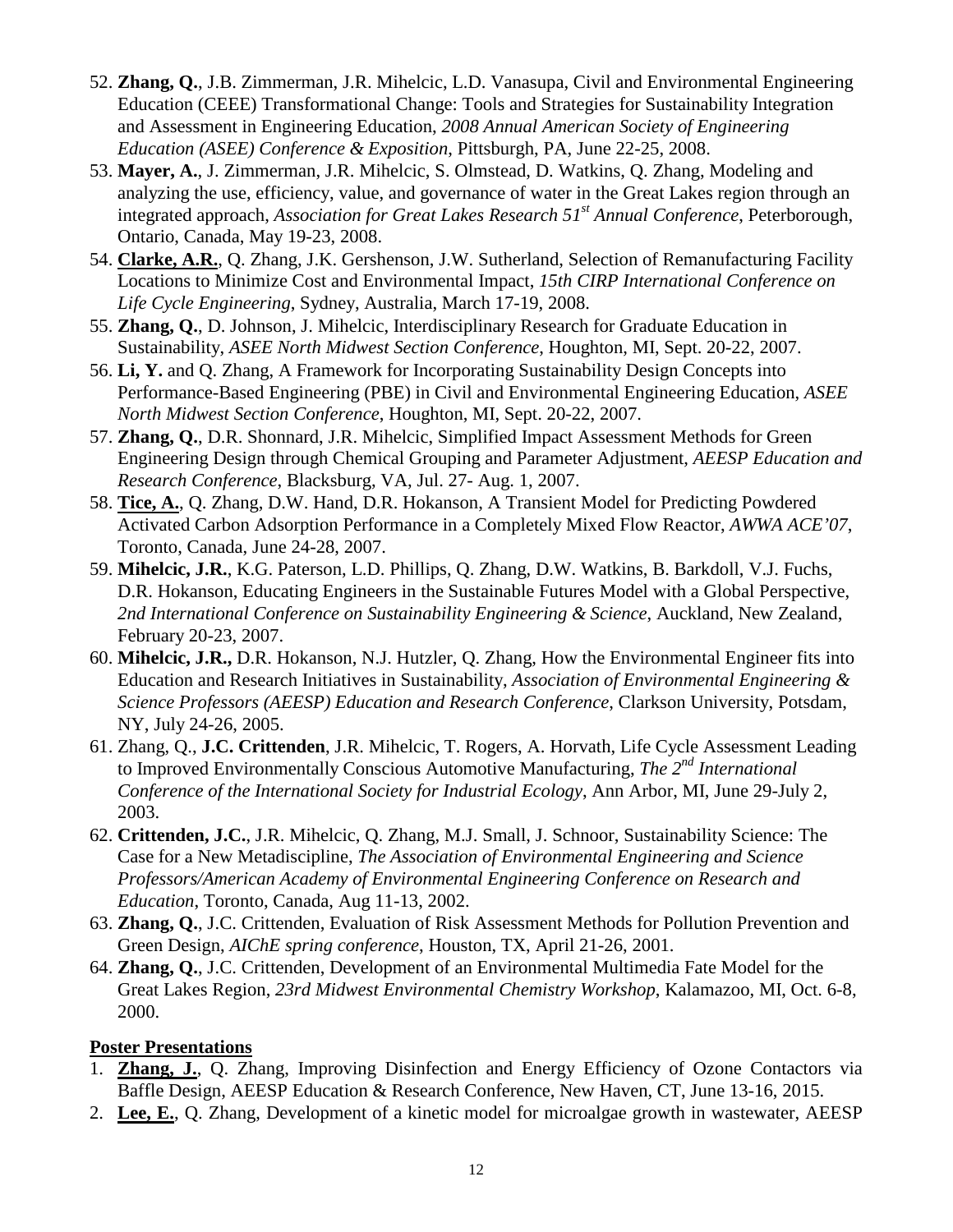Research and Education Conference, Yale University, New Haven, CT, June 13-16, 2015.

- 3. **Amini, A.**, K. Payne, J. Zhang, Q. Zhang, Technology Improvement of Ion Exchange Drinking Water Technology by Dynamic Process Model Integration with Life Cycle Assessment and Optimization of Sustainability Using a Genetic Algorithm, AEESP Research and Education Conference, Yale University, New Haven, CT, June 13-16, 2015.
- 4. **Amini, A.**, K. Payne, Y. Kim, J. Zhang, T. H. Boyer, Q. Zhang, Environmental Impact and Cost Assessment for Technology Design Optimization of Ion Exchange Technology by Dynamic Mathematical Model Integration, Poster presented at AIChE's 39th Annual International Phosphate Fertilizer & Sulfuric Acid Technology Conference, Clearwater, FL, June 5-6, 2015.
- 5. **Amini, A.**, K. Payne, Y. Kim, J. Zhang, T. H. Boyer, Q. Zhang, A Novel Method for Evaluation of Environmental and Economic Sustainability by Process Model Integration with Life Cycle Assessment and Optimization Using a Genetic Algorithm, ASCE's Environmental Water Resource Institute World Congress, Austin, TX, May17-21, 2015.
- 6. **Amini, A.**, K. Payne, Y. Kim, J. Zhang, T. H. Boyer, Q. Zhang, Environmental Impact and Cost Assessment of Ion Exchange Drinking Water Treatment for Organics Removal, the Engineering Sustainability Conference, Pittsburgh, PA, April 19-21, 2015.
- **7. Santana, M.V.E.,** Q. Zhang, J. R. Mihelcic, The Effect of Sprawl and Smart Growth on The Embodied Energy and Carbon Footprint of Water Supply, 2015 Sustainable Water Management Conference, Portland, Oregon, March 15-18, 2015.
- 8. **Amini, A.**, Y. Kim, J. Zhang, T. H. Boyer, Q. Zhang, A Life Cycle Assessment and Cost Analysis of Ion Exchange Drinking Water Treatment Plants in Florida, Florida Air and Waste Management Association Conference, Jacksonville, FL, Oct. 28-30, 2014.
- 9. **Lee, E.**, Q. Zhang, Development of a kinetic model for microalgae growth in wastewater, 4th international Conference on Algal Biomass, Biofuels, and Bioproducts, Santa Fe, NM, June 15-18, 2014.
- 10. **Amini, A.**, V. Aponte-Morales, M. Wang, M. Dillbeck, N. Manser, S.J. Ergas, Q. Zhang, J. Cunningham, Sustainable Energy and Nutrient Recovery from Swine Waste, AIChE's 38th Annual International Phosphate Fertilizer & Sulfuric Acid Technology Conference, Clearwater, FL, June 6- 7, 2014.
- 11. **Lee E.**, Q. Zhang, A kinetic model for microalgae growth in wastewater, Florida Energy System Consortium Summit, Gainesville, FL, May 12-13, 2014.
- 12. **Amini, A.**, V. Aponte-Morales, M. Wang, M. Dillbeck, N. Manser, S.J. Ergas, Q. Zhang, J. Cunningham, Sustainable Energy and Nutrient Recovery from Swine Waste, the National Association of Environmental Professionals Annual Conference, St. Petersburg, FL, April 7-10, 2014.
- 13. **Amini, A.**, S.J. Ergas, Q. Zhang, J. Cunningham, Sustainable energy and nutrient recovery from swine waste: a life cycle environmental impact and cost assessment, the UF Sustainable Water Resources Conference, Gainesville, FL Feb. 11-12, 2014.
- 14. **Zhuang, Y.**, Q. Zhang, Integrated Water Resources Management Incorporating Water Quality, Energy Consumption and Ecological Requirement, the 31st International Conference of the System Dynamics Society, Cambridge, MA, July 21-25, 2013.
- 15. **Zhang, Q.**, W. Mo, D. Joni, Regional Embodied Energy In Water Supply: The Impacts Of Water Source, Land Use And Population, 2013 AEESP Education & Research Conference, Golden, Colorado, July 14 - 16, 2013.
- 16. **Santana, M.V.E.**, Q. Zhang, J. R. Mihelcic, Influence of Water Quality on the Embodied Energy of Water Treatment in the City of Tampa, 2013 AEESP Education & Research Conference, Golden, Colorado, July 14 - 16, 2013.
- 17. **Cornejo, P.K.**, J.M. Mihelcic, D.R. Hokanson, Q. Zhang, Estimating the Carbon Footprint of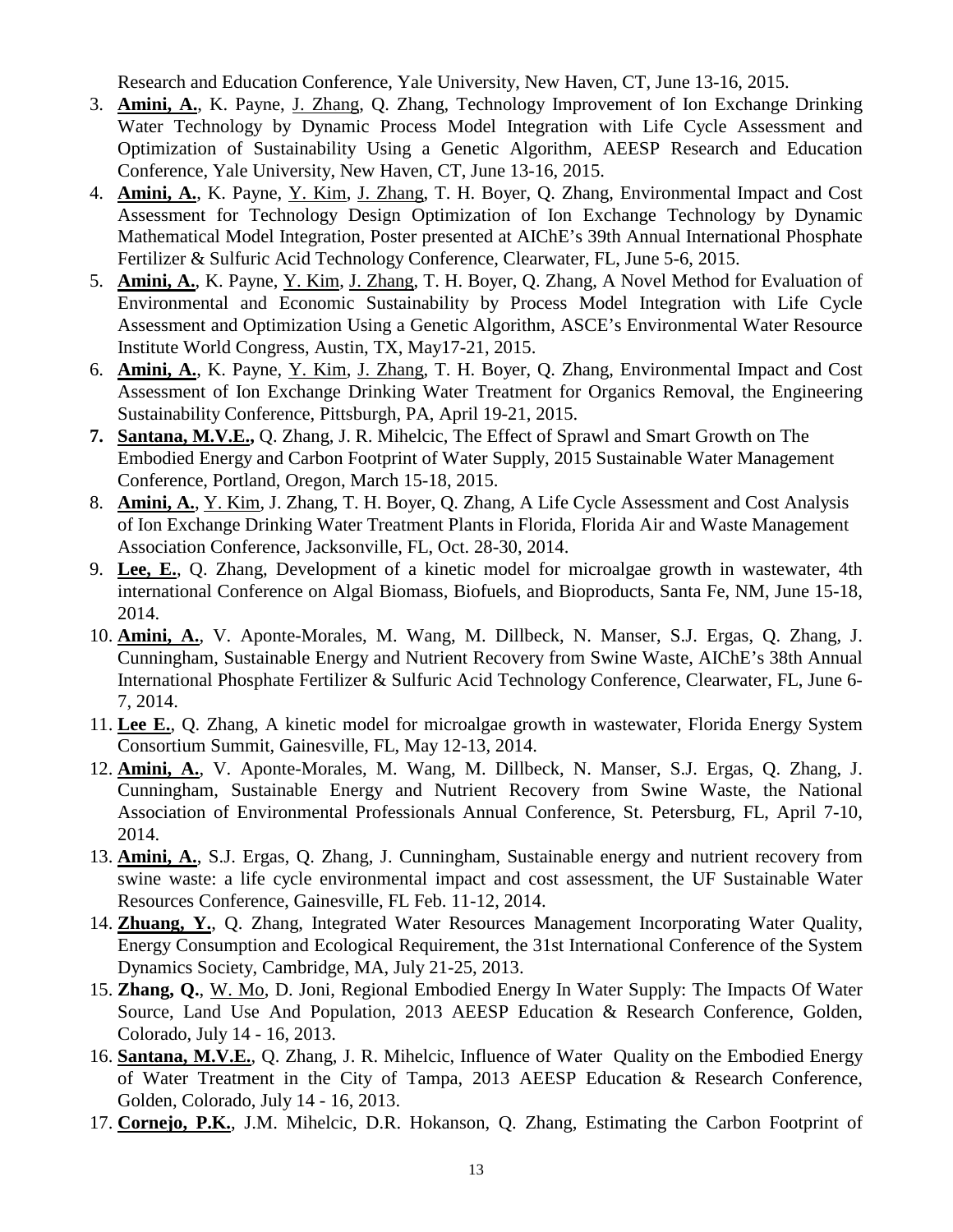Water Reuse and Desalination Facilities, 22nd Annual Southwest Florida Water Resources Conference, Fort Meyers, FL, January 25-26, 2013.

- 18. **Prouty, C.**, Q. Zhang, Socioeconomic factors' and water source features' effect on household water supply choices in Uganda and the associated environmental impacts, 22nd Annual Southwest Florida Water Resources Conference, Fort Meyers, FL, January 25-26, 2013.
- 19. **Cornejo, P.K.**, Q. Zhang, J.R. Mihelcic, Embodied Energy and Carbon Footprint of Wastewater Treatment Infrastructure: Water Reuse and Energy Recovery in Rural Bolivia, WEFTEC National Conference, New Orleans, LA, September 29, 2012 – October 3, 2012.
- 20. **Pinilla, M.**, Q. Zhang, and B. Joseph, Comparative life cycle assessment (LCA) of biofuels and electricity production from algal biomass, *2011 FESC Summit*, Gainesville, FL, Sept 27-28, 2011.
- 21. **Zhuang, Y.** and Q. Zhang, A system dynamics simulation model for integrated water resources management in Hillsborough County, *2011 AEESP Education & Research Conference*, Tampa, FL, July 10-12, 2011.
- 22. **Pinilla, M. J.**, S. Watson, and Q. Zhang, Life cycle assessment (LCA) of algae biofuel and/or biogas production using wastewater, *2011 AEESP Education & Research Conference*, Tampa, FL, July 10-12, 2011.
- 23. **Zhang, J.**, A. E. Tejada-Martínez, and Q. Zhang, Study of the flow in ozone reactor using CFD, *2011 AEESP Education & Research Conference*, Tampa, FL, July 10-12, 2011.
- 24. **Zhang, Q.**, L. Vanasupa, J.B. Zimmerman, J.R. Mihelcic, Development and Dissemination of Learning Suites for Sustainability Integration in Engineering Education, *116th Annual ASEE Conference & Exposition*, Louisville, KY, June 20-23, 2010.
- 25. **Mo, W.**, Q. Zhang, Water Embodied in US Economic Sectors, *2nd UF Water Institute Symposium*, Gainesville, FL, Feb 24-25, 2010.
- 26. Zhang, Q., **H. Wright**, J.R. Mihelcic, Integrated Assessment for Emerging Chemicals of Concern, *The 4th International Conference of the International Society for Industrial Ecology*, Toronto, Canada, June 17-20, 2007.
- 27. **Zhang, Q.**, J.C. Crittenden, J.R. Mihelcic, Environmental Indices for Green Chemical Production and Use, *22nd Midwest Environmental Chemistry Workshop*, Houghton, MI, Oct. 1-3, 1999.

#### **FUNDED RESEARCH PROJECTS (Total dollars: \$17,258,974; Total USF dollars: \$10,547,802; Total USF dollars under Dr. Zhang's control: \$4,296,373)**

- Zhang, Q. (PI), Q. Lu, S. Mohebbi, X. Ou, E. C. Wells, Y. Zhang, M. Li, "CRISP Type 2: Integrative Decision Making Framework to Enhance the Resiliency of Interdependent Critical Infrastructures," **National Science Foundation, \$1,963,542** (Control: 100%), 2016-2020.
- Ergas, S.J. (PI), **Q. Zhang (co-PI)**, K. M. Scott, "UNS: A Novel Algal-Bacterial Shortcut Nitrogen Removal Process for Wastewater Treatment," **National Science Foundation, \$329,999** (Share: **~100,000**), 2015-2018.
- **Zhang, Q. (PI)**, "CAREER: Envisioning Integrated Wastewater Management through the Lens of Reverse Logistics," **National Science Foundation, \$501,886** (Control: 100%), 2015-2019.
- Tobiason, J.E. (PI), D. Lawler, B. Dvorak, L. Katz, M.J. Kirists, T.H. Boyer, S.D. Wilson, K. Kinney, **Q. Zhang (co-PI)**, J. Brown, "Water Innovation Network for Sustainable Small Systems (WINSSS) Center," **Environmental Protection Agency**, \$4,100,000 (Control: **\$133,772**), 2014- 2017. Lead for sustainability assessment of the project.
- Ergas, S. (PI), **Q. Zhang (co-PI)**, "Alternative Energy Sources for Florida Aquaculture Systems," **Florida Aquaculture Review Council**, \$71,848 (Share: **\$35,924**), 2014-2015.
- Mihelcic, J.R. (PI), **Q. Zhang (co-PI)**, Cunningham, J., Ergas, S., M. Trotz, Yeh, D., "Center for Reinventing Aging Infrastructure for Nutrient Management (RAINmgt)," **Environmental**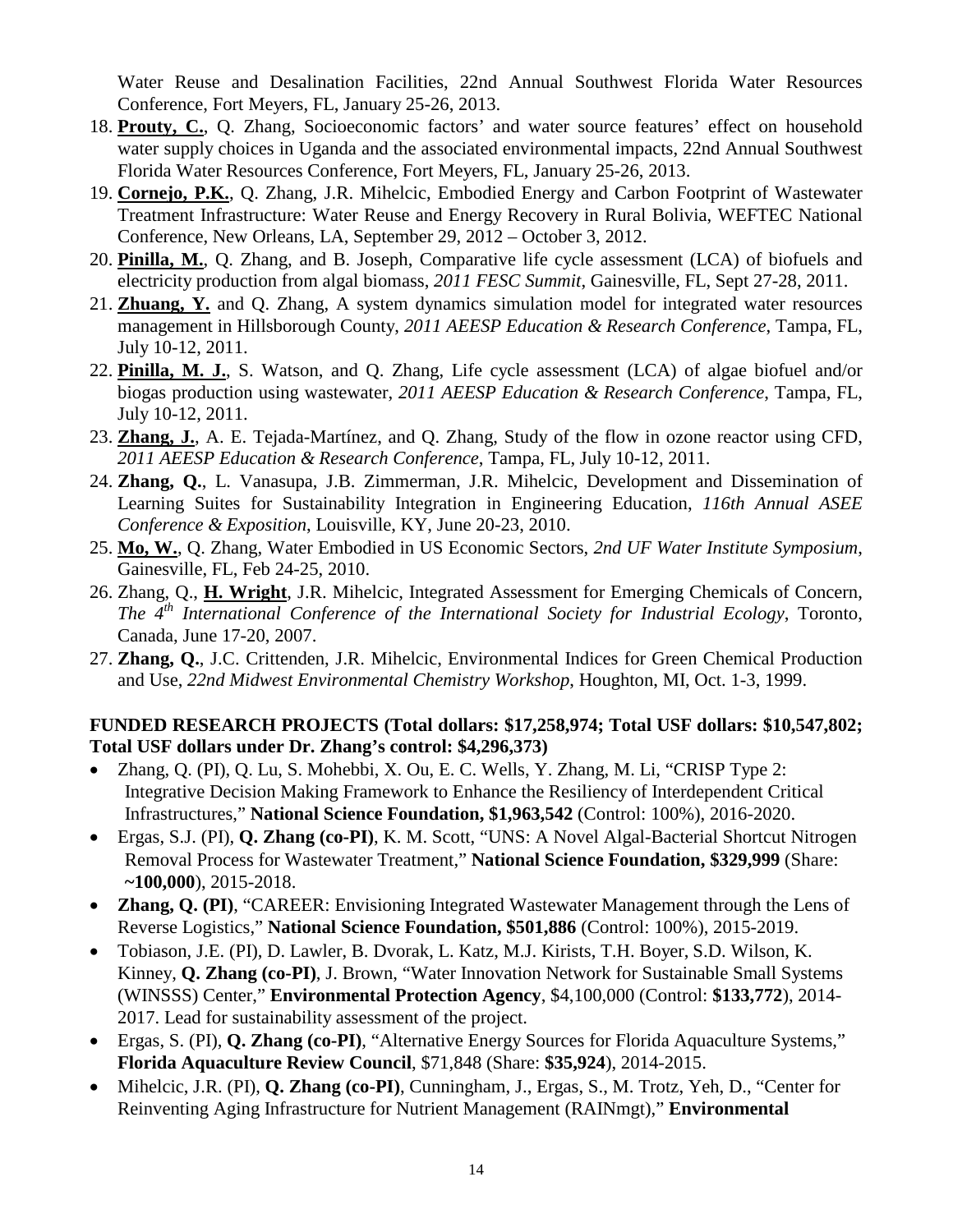**Protection Agency**, \$ 2,220,648 (Share: **\$218,493**), 2013-2017. Lead for life cycle environmental impact and cost analysis of the project.

- Mihelcic, J.R. (PI), M. Trotz, C. Well, **Q. Zhang (SP)**, "PIRE: Context Sensitive Implementation of Synergistic Water-Energy Systems," **National Science Foundation,** \$3,900,643 (Share: **\$464,330)**, 2012-2017. Lead for system analysis and environmental sustainability assessment research thrusts of the project.
- Boyer, T.H. (PI), **Q. Zhang** (**site PI**), "Small, safe, sustainable (S3) public water systems through innovative ion exchange," **Environmental Protection Agency**, \$499,361 (Control: **\$154,579)**, 2012-2016.
- Mihelcic, J.R. (PI), **Q. Zhang (co-PI)**, "Feasibility Study on Model Development to Estimate and Minimize the Greenhouse Gas Concentrations and Carbon Footprint of Water Reuse and Desalination Facilities," **WateReuse Foundation**, \$25,000 (Share: **\$12,500**), 2011-2012.
- Mihelcic, J.R. (PI), **Q. Zhang (co-PI)**, A. Stuart, S. Ergas, Y. Zhang, "Graduate Scholarships to Achieve Sustainable Infrastructure at the Water-Energy-Global Nexus," **National Science Foundation,** \$599,976 (Share: **\$120,000**), 2010-2015.
- Ergas, S. (PI), **Q. Zhang (co-PI)**, J. Wolan, J.R. Mihelcic, "Sustainable Microalgal Biofuel Production," **Florida Energy Systems Consortium,** \$50,000 (Control: **\$17,904**), 2010-2011.
- Babu, J. (PI), **Q. Zhang (co-PI)**, "Feasibility, Sustainability and Economic Analysis of Solar Assisted Biomass," **Florida Energy Systems Consortium,** \$45,328 (Control: **\$22,832**), 2010- 2011.
- **Zhang, Q. (PI)**, J.R. Mihelcic, "Civil and Environmental Engineering Education (CEEE) Transformation Change: Tools and Strategies for Sustainability Integration and Assessment in Engineering Education," **National Science Foundation**, CCLI (Course, Curriculum, and Laboratory Improvement) program, **\$252,059** (Control: 100%), 2007-2012.
- Mayer, A.S., **Q. Zhang (co-PI)**, D.W. Watkins, and J.R. Mihelcic, "Modeling and Analyzing the Use, Efficiency, Value, and Governance of Water as a Material in the Great Lakes Region through an Integrated Approach," **National Science Foundation**, MUSES (Materials Use: Science, Engineering, and Society) program, \$1,086,322 (USF Share: **\$298,522**, Control: 100%), 2007- 2012.
- Cai, Y. (PI), **Q. Zhang (co-PI)**, Ott, L., Hungwe, N. H., Tan, J. "CPATH CDP: Integrating Sustainability into Undergraduate Computing Education," **National Science Foundation**, Computer & Information Science & Engineering (CISE) Pathways to Revitalized Undergraduate Computing Education (CPATH) program, \$144,554, 2008-2010.
- Perlinger, J. (PI), **Q. Zhang (co-PI)**, V. Griffis, J.R. Mihelcic, K. Paterson, "Graduate Student Scholarships to Advance a Global Outlook of Economic and Social Prosperity that Protects the Environment," **National Science Foundation**, S-STEM program, \$599,978, 2008-2012.
- **Zhang, Q. (PI)**, "Reducing Environmental Impact of Material Conversion Process," Undisclosed Company, \$5,000, 2008.
- Mihelcic, J.R., **Q. Zhang (co-PI)**, K.G. Paterson, D.W. Watkins, and B.D. Barkdoll, "International: Integration of an International Research Experience in Bolivia with Sustainable Development Engineering Education," **National Science Foundation**, Developing Global Scientists and Engineers (DGSE) program, \$144,345, 2007 – 2010.
- Hand, D.W., **Q. Zhang (co-PI)**, D.L. Perram, "Development of an Indoor Air Treatment System for Removing Volatile Organic Chemicals from Air," Access Business Group, \$100,000, 2006 - 2008.
- Shonnard, D., R. Froese, D. Johnson, B. Solomon, J. Sutherland, **Q. Zhang (co-PI)**, "Evaluation of Low Greenhouse Gas Bio-Based Energy Technologies," **Caterpillar,** \$180,000, 2006.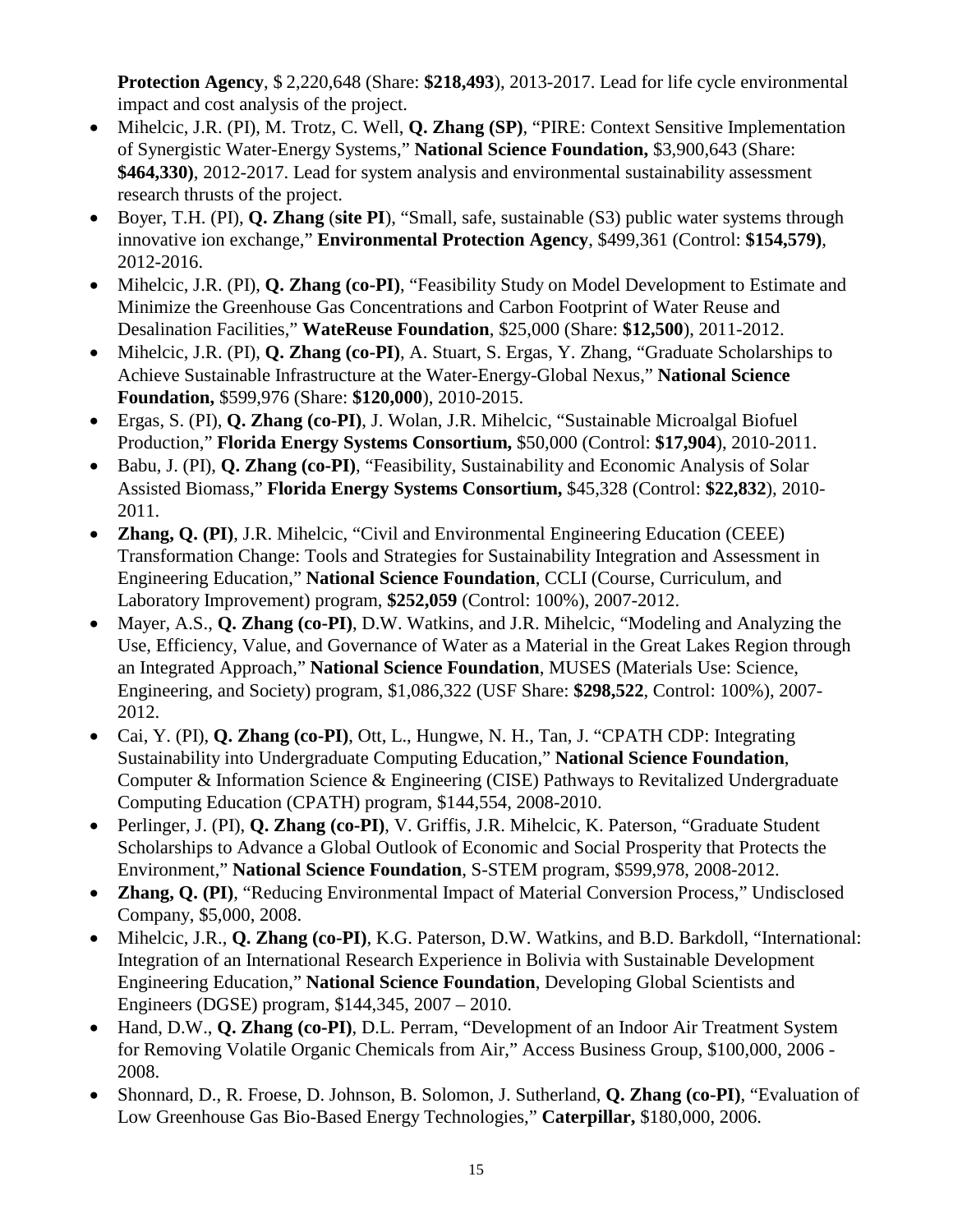- Hokanson, D.R., D.W. Hand, D.M. Johnson, J.R. Mihelcic, and **Q. Zhang (co-PI)**, "Clean Water for the World," **Caterpillar,** \$150,000, 2005.
- Mihelcic, J.R., D.W. Hand, J. Chadde, D.R. Hokanson, **Q. Zhang**, and J.C. Crittenden, "Support for Creation of Sustainable Futures Institute (SFI), for a Water Treatment Textbook and Solutions Manual, and for the Center for Science and Environmental Outreach," **Wege Foundation**, Grand Rapids, MI \$180,000, 2003-2005.
- Crittenden, J.C., D.W. Hand, D.R. Hokanson, and **Q. Zhang**, "Development of Water Treatment: Principles and Design Book by Crittenden, Trussell, Hand, Howe, and Tchobanoglous  $(2^{nd}$  ed., Wiley, 2005) and Solutions Manual by Hokanson, Aieta, Zhang, and Leveranz" **Montgomery Watson Harza**, \$116,485, 2002-2004.

## **PROFESSIONAL SERVICES**

## **Memberships**

Association of Environmental Engineering and Science Professors, 01/2007 – present American Water Works Association, 11/2005 – present Water Environment Federation, 9/2009 – present American Chemical Society, 8/2001 – 5/2016 American Society for Engineering Education, 3/2008 – 4/2013 International Society of System Dynamics, 7/2013 -7/2014 International Society for Industrial Ecology, 01/2005 – 12/2012

# **Review**

- NSF proposal review for Environmental Sustainability Program, International Research Fellowship Program, Experimental Program to Stimulate Competitive Research (EPSCoR)
- EPA proposal review for People, Prosperity, & Planet Sustainability Program, Collaborative Science and Technology Network for Sustainability Program, Sustainable Chesapeake Center Program, STAR program
- The Research Council of Norway for the Latin America Programme
- Research Grants Council (RGC) of Hong Kong
- Award review: 2013 ASEE SE Award Reviewers
- Journal review for *Environmental Science & Technology*; *J. of Hazardous Materials*; *Environmental Engineer: Applied Research and Practice*; *Environmental Engineer Science; J. of Cleaner Production; Advances in Engineering Education; Water Resources Management; Industrial & Engineering Chemistry Research; Resources, Conservation & Recycling; Sustainable Energy Technologies and Assessments; Environmental Management; Sustainability; Algal Research; Energy Technology & Policy; Bioresource Technology; Sustainability*

# **Professional Organization Services**

- Serve on the Task Committee: Manual of Practice for CFD Applications in Environmental Engineering in ASCE (August 2015 – present)
- Serve on the ASCE Environmental and Water Resources Institute (EWRI) Sustainability Task Committee (December 2010 – present)
- Served on organizing committee and technical committee for 2011 AEESP (Association of Environmental Engineering and Science Professors) Education & Research Conference.
- Co-organized 4 workshops to disseminate learning materials developed to incorporate sustainability into the engineering education